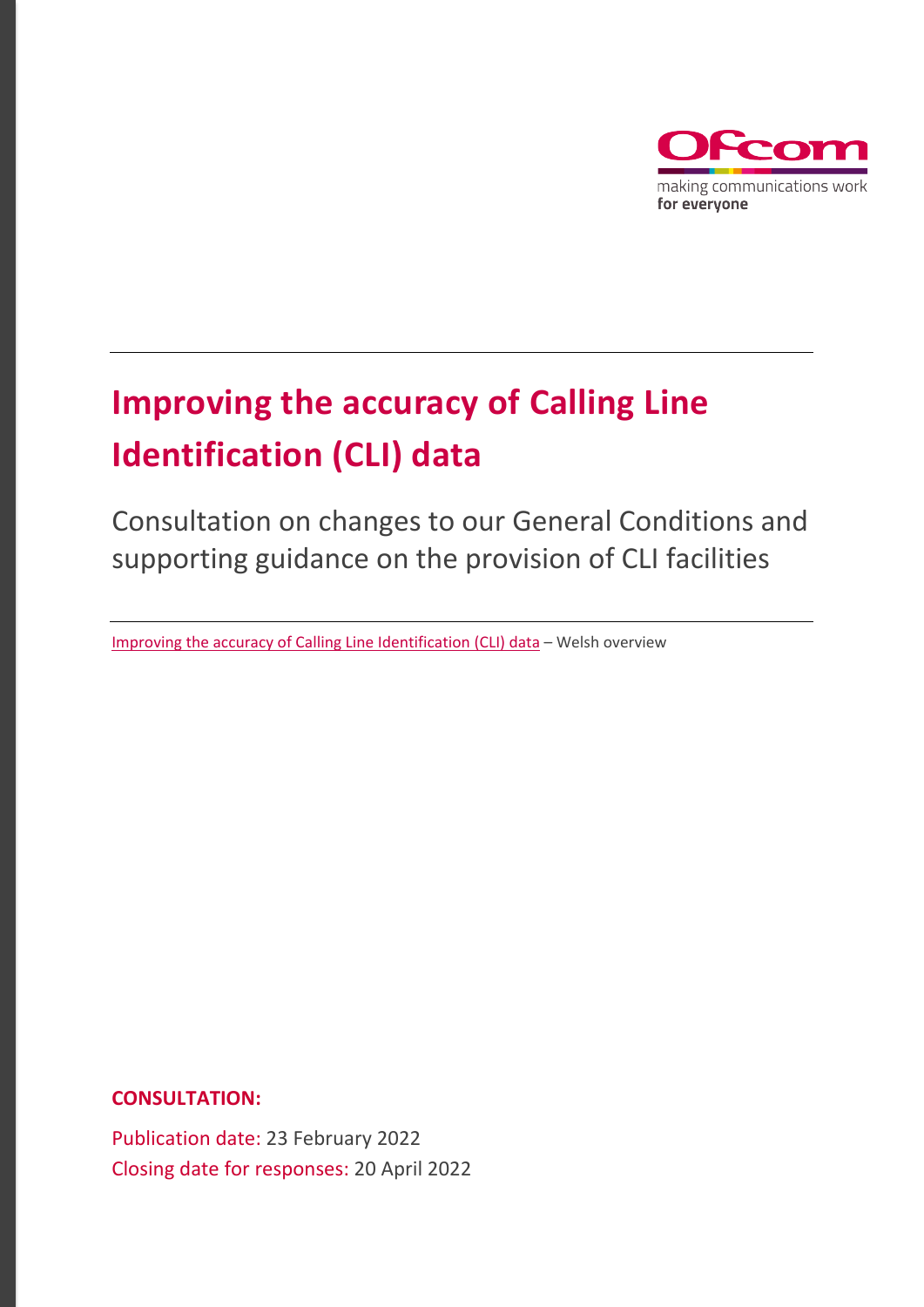# **Contents**

### **Section**

| <b>Annex</b>                               |    |
|--------------------------------------------|----|
| 4. Proposed changes to the CLI Guidance    | 16 |
| 3. Proposed change to General Condition C6 | 11 |
| 2. Background and introduction             | 3  |
| 1. Overview                                | 1  |

| A1. Notification of proposed modification to the General Conditions under sections 48(1)<br>and $48A(3)$ of the Act | 26 |
|---------------------------------------------------------------------------------------------------------------------|----|
| A2. The CLI guidance with proposed changes                                                                          | 29 |
| A3. Responding to this consultation                                                                                 | 30 |
| A4. Of com's consultation principles                                                                                | 33 |
| A5. Consultation coversheet                                                                                         | 34 |
| A6. Consultation questions                                                                                          | 35 |
| A7. Glossary and abbreviations                                                                                      | 36 |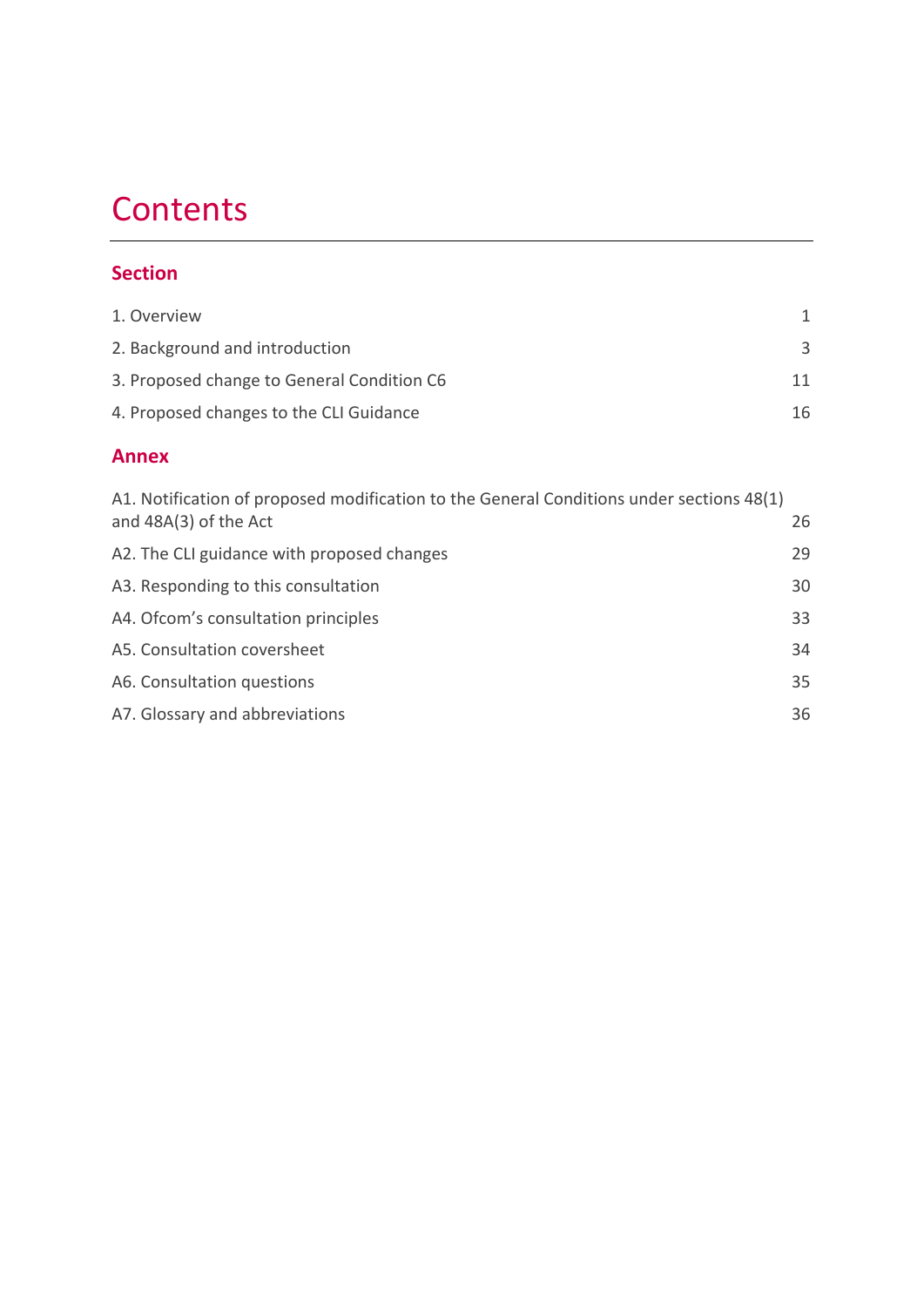# <span id="page-2-0"></span>1. Overview

Protecting consumers from harm is a priority for Ofcom and we are concerned about the growing problem of scams facilitated by calls and texts.[1](#page-2-1) A common tactic used by scammers is to 'spoof' telephone numbers to make them appear to be from a trusted person or organisation, such as a bank. Where scam calls appear trustworthy, it means victims are more likely to share personal information or make a payment, which can lead to significant financial and emotional harm.

Our rules require providers to make information about the caller available to help the recipient of a call understand who is calling them and if they wish to answer the call. However, changes in technology have made it easier for scammers to manipulate this data to spoof numbers. This includes scammers who are based abroad using spoofed numbers to make it look like they are calling from the UK.

In this document we set out proposals to strengthen our rules and guidance for providers to identify and block calls with 'spoofed' numbers. This should help to prevent scam calls from reaching consumers and ultimately to reduce the risk of people being scammed. The consultation also aims to make it clearer to providers how we expect them to use data associated with calls.

#### **What we are proposing**

The data that is attached to a call is called Calling Line Identification (CLI) data. It consists of a number that identifies the caller and a privacy marking, which indicates whether the number can be shared with the person receiving the call. Ensuring that the CLI data includes a valid, dialable number, and that the caller has authority to use the number, is important so that people have accurate information about who is making a call when they receive it. This can help them decide whether or not to answer the call.

We propose to modify one of our rules (General Condition (GC) C6) to require providers, where technically feasible, to identify and block calls with CLI data which is invalid, non-dialable, or which does not uniquely identify the caller.

We propose to make a number of changes to our guidance for providers on what we expect them to do to comply with the rules in GC C6. [2](#page-2-2) This includes

- clarifying that the format of a CLI should be a 10- or 11-digit number;
- making use of information that identifies numbers which should not be used as CLI, such as Ofcom's numbering allocation information and the Do Not Originate (DNO) list;<sup>[3](#page-2-3)</sup>
- identifying calls originating abroad that do not have valid CLI and blocking them; and

<span id="page-2-1"></span><sup>&</sup>lt;sup>1</sup> See Ofcom, March 2021[. Ofcom's plan of work 2021/22,](https://www.ofcom.org.uk/consultations-and-statements/category-2/plan-of-work-2021-22) page 16.

<span id="page-2-2"></span><sup>&</sup>lt;sup>2</sup> Annex 2: [Draft] Guidance [on the provision of Calling Line Identification facilities and other related services](https://www.ofcom.org.uk/__data/assets/pdf_file/0017/232073/proposed-guidance-provision-of-cli-facilities.pdf)

<span id="page-2-3"></span><sup>&</sup>lt;sup>3</sup> Ofcom compiles a list of certain inbound-only UK telephone numbers and shares it with telecoms providers, their intermediaries and interested parties like call blocking or filtering services, so that outgoing calls from those numbers can be blocked. We refer to this as the 'Do Not Originate' (DNO) list. Outbound calls from numbers on the DNO list will be blocked at the network level by providers (where technically feasible) and at the presentation level by call blocking and filtering services. Further detail on the DNO list is included on our website[: 'Do Not Originate' \(DNO\) list](https://www.ofcom.org.uk/phones-telecoms-and-internet/information-for-industry/policy/tackling-scam-calls-and-texts/do-not-originate)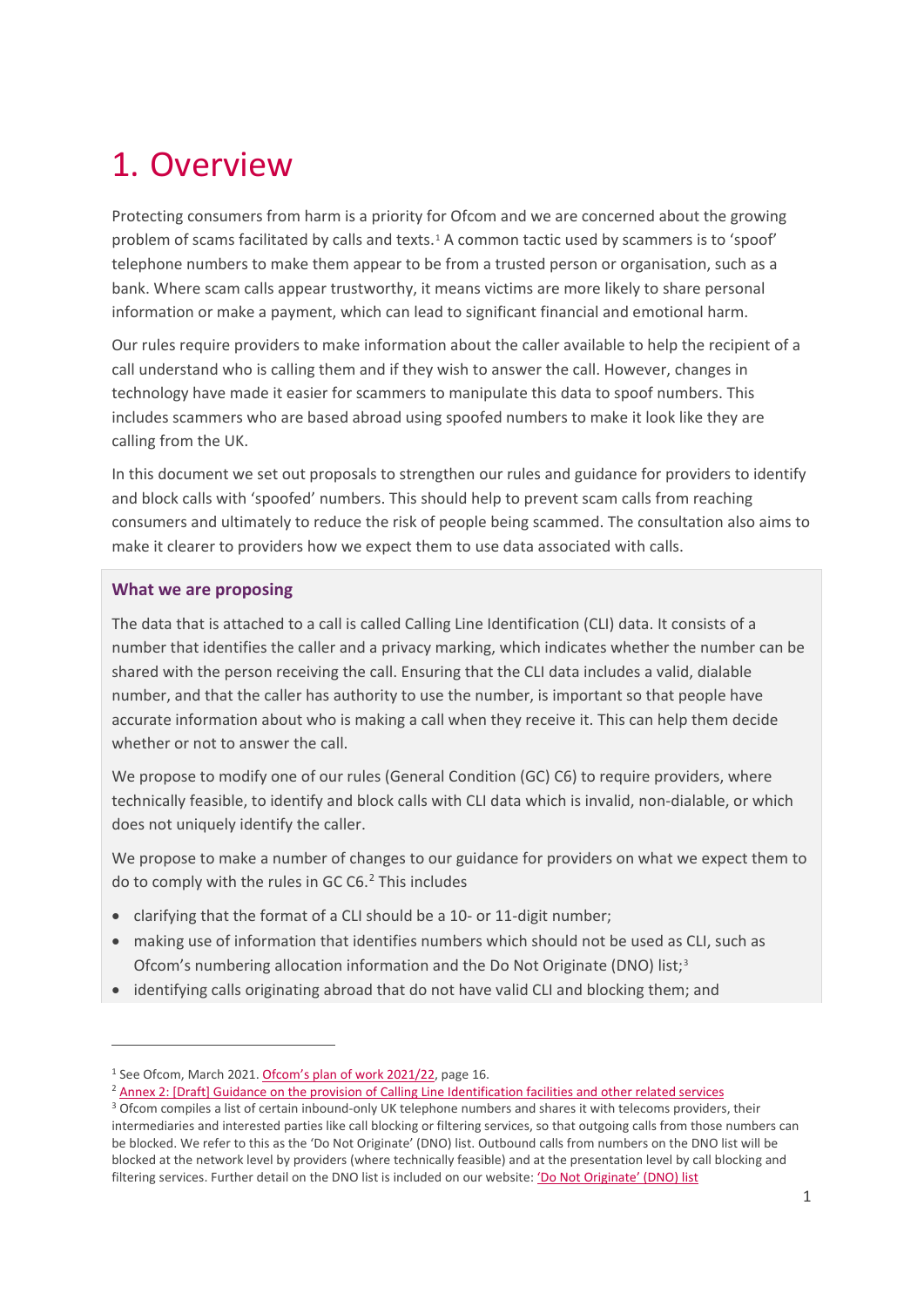• identifying and blocking calls from abroad spoofing UK CLI**.**

Taken together, our proposed changes to GC C6 and associated proposed changes to the guidance should help providers to identify and block calls that have inaccurate CLI data. Blocking calls that do not comply with our rules for CLI data will mean that calls with the most obviously spoofed CLI data will not reach the intended recipient. This should help reduce the number of scam calls reaching consumers and ultimately the number of people being scammed in this way.

We also seeking input from stakeholders on:

- proposed changes to the CLI guidance aimed at clarifying our expectation on the types of numbers that should be used as CLI, in response to feedback from providers; and
- the use of 084 and 087 numbers as Presentation Numbers these are numbers nominated or provided by the caller that can identify the caller or be used to make a return or subsequent call.

If implemented, the measures in this consultation should help to bring some immediate benefits to consumers by helping to block more scams calls. Over the longer term, having processes that detect and block spoofed numbers more comprehensively will be important to help tackle scam calls. We are exploring the introduction of technical standards that make it possible for the network originating the call to confirm the caller's authenticity before passing it to the network of the person receiving the call, referred to as 'CLI authentication.' We plan to issue a call for inputs in Q4 2022 seeking views on the role of CLI authentication and what would be required to implement the technology across industry.

## **Next steps**

- 1.1 We invite responses to this consultation by 20 April 2022. Subject to considering the views and evidence submitted in responses, we aim to publish a decision on our proposals in Autumn 2022.
- 1.2 This consultation forms part of Ofcom's wider work to tackle scam calls and texts. Alongside our proposals to strengthen our rules and guidance for providers to detect and block spoofed numbers, we are consulting on a good practice guide to help prevent scammers accessing valid phone numbers.[4](#page-3-0) We have also added information to our website to explain the purpose of our DNO list and how to get in touch if you think you have numbers that should be added to the list.<sup>[5](#page-3-1)</sup> We will be considering whether the DNO list can be expanded to include numbers from a wider group of organisations.
- 1.3 We will carry out follow-up research into the incidence of call and text scams to help us monitor the impact of work that we and others are doing, including where to focus our efforts as scammers evolve their tactics. The research will also inform our continued work to raise awareness of scams and the steps people can take to protect themselves. We will also continue to collaborate with other organisations working to reduce scams as part of a coordinated approach.

<span id="page-3-0"></span><sup>4</sup> Ofcom, February 2022. [Good practice guide to help prevent misuse of sub-allocated and assigned numbers.](https://www.ofcom.org.uk/consultations-and-statements/category-2/good-practice-guide-on-sub-allocated-assigned-numbers)

<span id="page-3-1"></span><sup>5</sup> Further detail on the DNO list is included on our website[: 'Do Not Originate' \(DNO\) list](https://www.ofcom.org.uk/phones-telecoms-and-internet/information-for-industry/policy/tackling-scam-calls-and-texts/do-not-originate)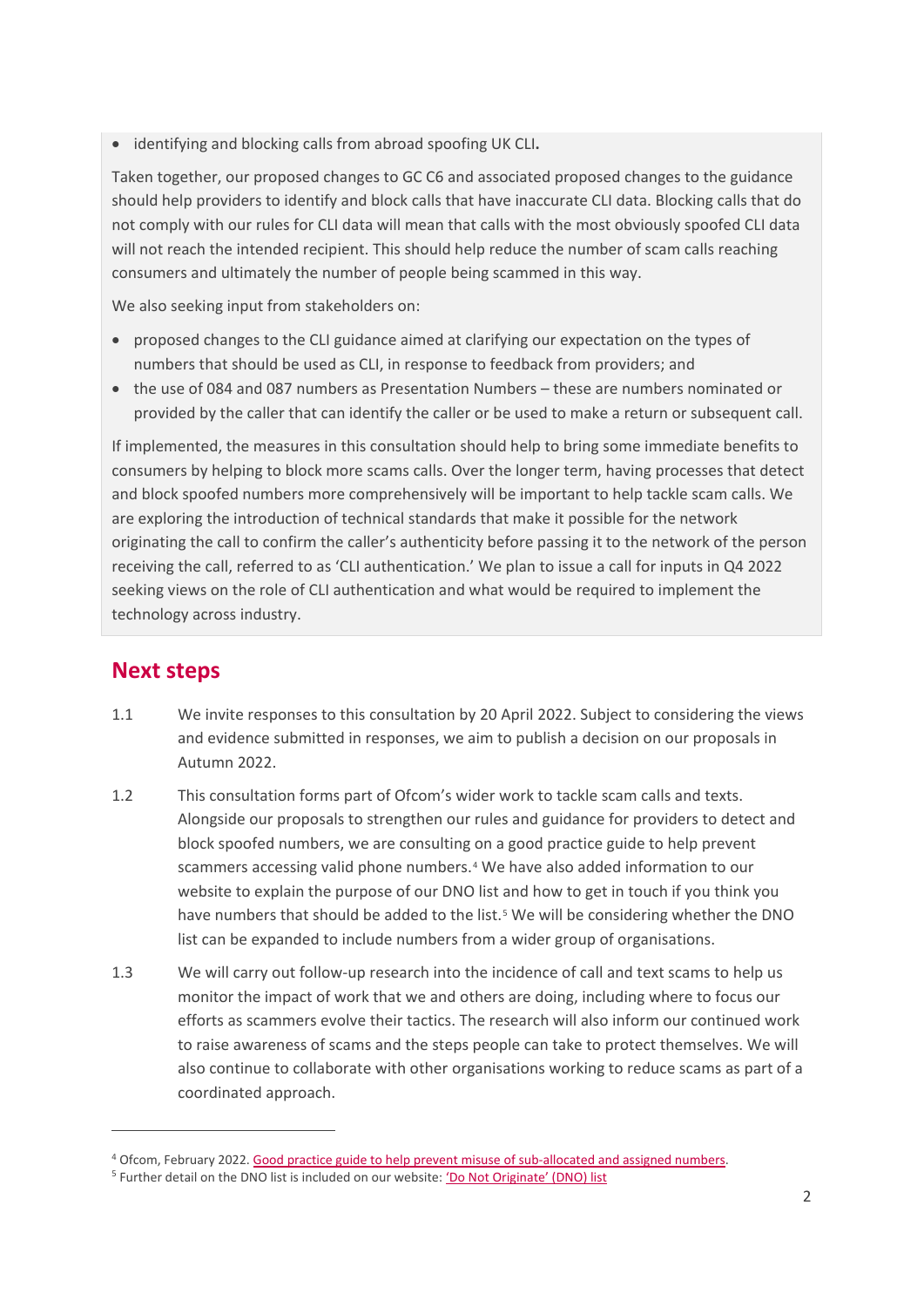# <span id="page-4-0"></span>2. Background and introduction

## **Background**

### **Strengthening our rules and guidance on CLI data is part of Ofcom's work to tackle scam calls and texts**

- 2.1 We are committed to working with partners to reduce the harm from scam calls and texts. The key elements of our response are set out below.
	- We aim to **disrupt scams** by making it harder for scammers to use communications services to reach consumers. We propose to strengthen our rules and guidance, while at the same time supporting providers to develop their own technical solutions to detect and prevent scam traffic.
	- Scams are increasingly complex, often involving different companies and sectors. So, a coordinated approach is vital to ensure more scam attempts are blocked or disrupted. We will **collaborate and share information** more widely, including with Government, regulators, law enforcement and consumer groups.
	- Given the pace at which scammers change their tactics, we understand that it will not be possible to stop all scams reaching consumers. We are working to **help consumers avoid scams** by raising awareness so consumers can more easily spot and report them.

### **The importance of avoiding misuse of CLI data**

- 2.2 CLI data consists of a number that identifies the caller and a privacy marking, which indicates whether the number can be shared with the recipient of the call. It can give the recipient of a call information about the identity of the party making that call, which can help them decide if they wish to answer or return it. CLI data can also be used for other purposes, such as call tracing to identify the source of unwanted calls, or as a reference to help identify the location of a caller in emergency situations. To be effective, the CLI data must accurately identify the caller, meaning that the number is one which the caller has the authority to use, either because it is a number which they have been allocated or they have been given permission by a third party who has been allocated that number.
- 2.3 The ability to make calls over the internet ('IP calling') has made it cheaper to generate calls and has resulted in an increase in the volume of unsolicited calls. Using IP calling, providers (and some callers) can more easily manage and manipulate the CLI data provided with a call. Consequently, the CLI data that is provided may not always be accurate and it can be intentionally misused for a variety of malicious reasons, most obviously by 'spoofing' the identity of a caller to mislead the recipient of the call.
- 2.4 Spoofing involves callers hiding their identity by causing a false or invalid phone number to be displayed when making calls. A spoofed number on a call display might be a random series of digits or can mimic the number of a real company or person who has nothing to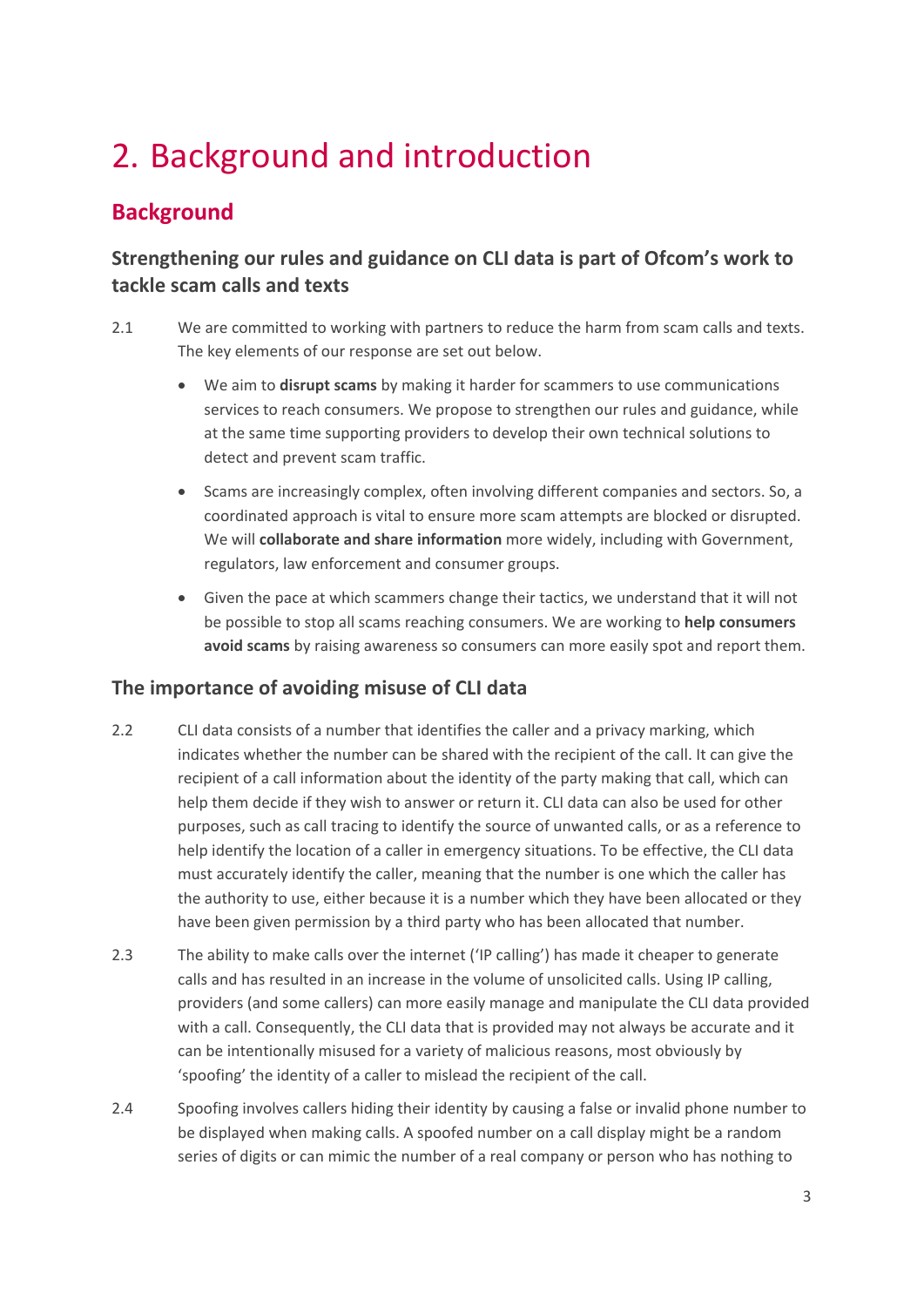do with the actual caller. Fraudsters based abroad often spoof UK CLIs to make scam calls to UK consumers, which might encourage the recipient to believe that a call is from a legitimate source and make them more likely to answer it. The use of spoofed numbers has made it harder to detect and block such calls and to trace perpetrators.

- 2.5 The misuse of CLI data can lead to significant harm for consumers, for example where scammers mislead the recipient of the call about their identity in order to encourage them to give away sensitive information or money. We have found that the problem of scam calls (and texts) is now widespread, with attempted scams affecting the vast majority of consumers in the UK (discussed further in Section 3 of our scams policy positioning statement).<sup>[6](#page-5-0)</sup> As we set out in our scams policy statement, fraud now accounts for 40% of all reported crime incidents. In a survey carried out in September 2021, 82% of UK adults reported being exposed to some form of suspicious call or text in the three months prior to the survey.[7](#page-5-1)
- 2.6 The misuse or spoofing of CLI data can also have wider effects, such as reducing consumer trust in voice calls. Any loss of trust in communications services may mean that legitimate communications from businesses are ignored or not received. We discuss the harms that may be caused by call and text scams in Section 3 of our scams policy positioning statement.<sup>[8](#page-5-2)</sup>
- 2.7 We set out the rules for the use of CLI data in phone calls through General Condition C6, supported by the CLI guidance (which sets out what we expect providers to do to comply with GC C6).<sup>[9](#page-5-3)</sup>

#### **Work Ofcom has undertaken to improve CLI data to date**

#### **Introduction of GC C6 and consultation on CLI guidance**

- 2.8 As part of our 2017 review of the General Conditions (GCs), we introduced GC C6. This included requirements for providers to:
	- a) provide CLI facilities by default;
	- b) ensure that any CLI data provided with, or associated with a call, includes a valid, dialable telephone number which uniquely identifies the caller; and
	- c) take all reasonable steps to identify and block calls in relation to which invalid or nondialable CLI data is provided.[10](#page-5-4)

<span id="page-5-0"></span><sup>&</sup>lt;sup>6</sup> Ofcom, February 2022[. Tackling scam calls and texts: Ofcom's role and approach.](https://www.ofcom.org.uk/__data/assets/pdf_file/0018/232074/statement-tackling-scam-calls-and-texts.pdf)

<span id="page-5-1"></span><sup>&</sup>lt;sup>7</sup> Ofcom, October 2021[. 45 million people targeted by scam calls and texts this summer,](https://www.ofcom.org.uk/news-centre/2021/45-million-people-targeted-by-scams). We also publishe[d data tables](https://www.ofcom.org.uk/__data/assets/pdf_file/0034/226996/ofcom-scams-survey-2021-data-tables.pdf) from the research on our website.

<span id="page-5-2"></span><sup>8</sup> Ofcom, February 2022[. Tackling scam calls and texts: Ofcom's role and approach.](https://www.ofcom.org.uk/__data/assets/pdf_file/0018/232074/statement-tackling-scam-calls-and-texts.pdf)

<span id="page-5-3"></span><sup>9</sup> For the avoidance of doubt, GC C6 and our CLI guidance do not apply to text messages and the data that accompanies them (e.g. Sender ID).

<span id="page-5-4"></span><sup>&</sup>lt;sup>10</sup> Ofcom, September 2017. [Review of the General Conditions of Entitlement: Statement and Consultation,](https://www.ofcom.org.uk/__data/assets/pdf_file/0026/106397/Statement-and-Consultation-Review-of-the-General-Conditions-of-Entitlement.pdf) paragraphs 13.90-91.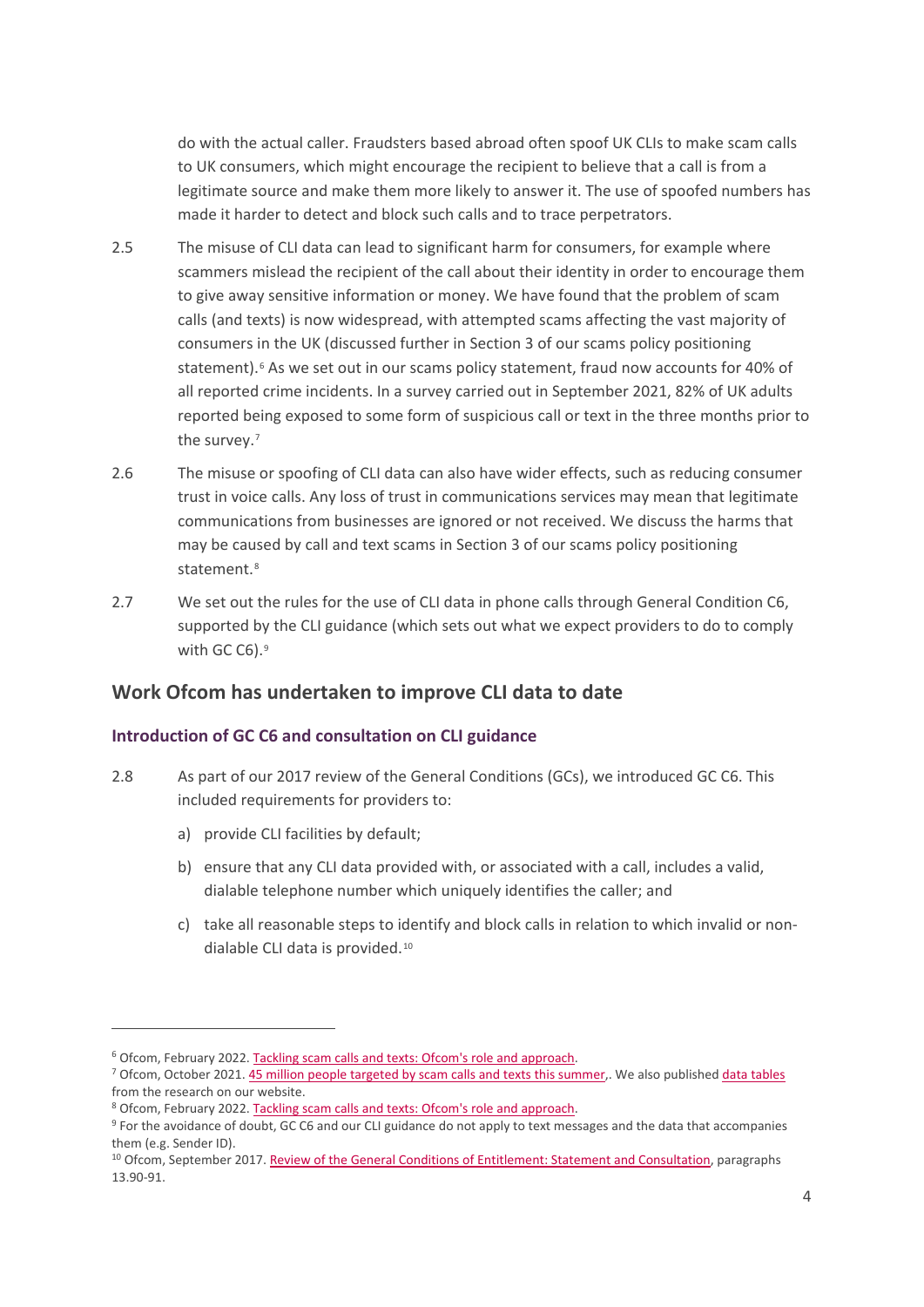- 2.9 At the same time, we consulted on revised guidance for the provision of CLI data.[11](#page-6-0) We subsequently published guidance ('CLI guidance') for providers on our GC C6 requirements, clarifying the meaning of valid and dialable CLI for originating, transit and terminating providers in terms of the technical capabilities then available, and setting out that: [12](#page-6-1)
	- a) Originating providers are responsible for ensuring that accurate CLI data is provided with a call. Transit and terminating providers are expected to check that the number provided with a call is from a valid number range.
	- b) For calls that originate on a network outside the scope of our requirements (e.g. calls to or from providers not in the UK, or calls that may use the public network in transit), the provider at the first point of ingress is responsible for ensuring that the call is populated with valid CLI data, replacing the information with a number that has been allocated to them for this purpose where the original number is not valid or is missing.
- 2.10 The revised guidance clarified the options available to providers to prevent calls with invalid or non-dialable CLI from being connected to the end user. To support the guidance, we made numbers in the 08979 range available for providers to use as inserted Network Numbers for CLI purposes, where no number was present or they suspected that the incoming CLI was not reliable.<sup>[13](#page-6-2)</sup>

#### **Amendments to ensure that emergency calls are not blocked**

2.11 In 2018, we made an amendment to GC C6 in order to ensure that calls to the emergency services are never blocked, regardless of the validity of the CLI data provided with the call. We made some amendments to the CLI guidance to reflect the change.<sup>[14](#page-6-3)</sup>

#### **Further consultation on CLI guidance**

- 2.12 In November 2019, we consulted on adding a new paragraph to the CLI guidance on GC C6 to clarify that any type of Public Communications Network Number may be used as the Network Number provided that:
	- a) the use of that number is not in breach of any restriction or requirement set out in the Numbering Plan;
	- b) it is not a number that connects to a premium rate service (e.g. prefixed 09) or to a revenue sharing number that generates an excessive or unexpected call charge; and

<span id="page-6-0"></span><sup>&</sup>lt;sup>11</sup> Ofcom, September 2017. Guidelines for CLI Facilities: a consultation on revising the guidance for the provision of Calling [Line Identification information.](https://www.ofcom.org.uk/__data/assets/pdf_file/0020/106391/Guidelines-for-CLI-Facilities.pdf)

<span id="page-6-1"></span><sup>&</sup>lt;sup>12</sup> Ofcom, April 2018[. A statement on revising the guidance on the provision of Calling Line Identification facilities.](https://www.ofcom.org.uk/__data/assets/pdf_file/0012/113214/statement-guidelines-cli-facilities.pdf)

<span id="page-6-2"></span><sup>&</sup>lt;sup>13</sup> By inserting an 11-digit 08979 Network Number in place of an absent or unreliable Network Number, the provider makes clear to other providers that the Network Number has been inserted. The UK provider that inserted the Network Number can be identified by the two digits that follow 08979. Initial call tracing enquiries can then be directed to that provider, thus accelerating the call tracing process.

<span id="page-6-3"></span><sup>&</sup>lt;sup>14</sup> Ofcom, July 2018. Statement on changes to the General Conditions on Entitlement: Changes to General Condition C6, [other minor drafting changes and changes to the guidance on the Calling Line Identification facilities.](https://www.ofcom.org.uk/__data/assets/pdf_file/0023/116348/statement-changes-general-conditions.pdf)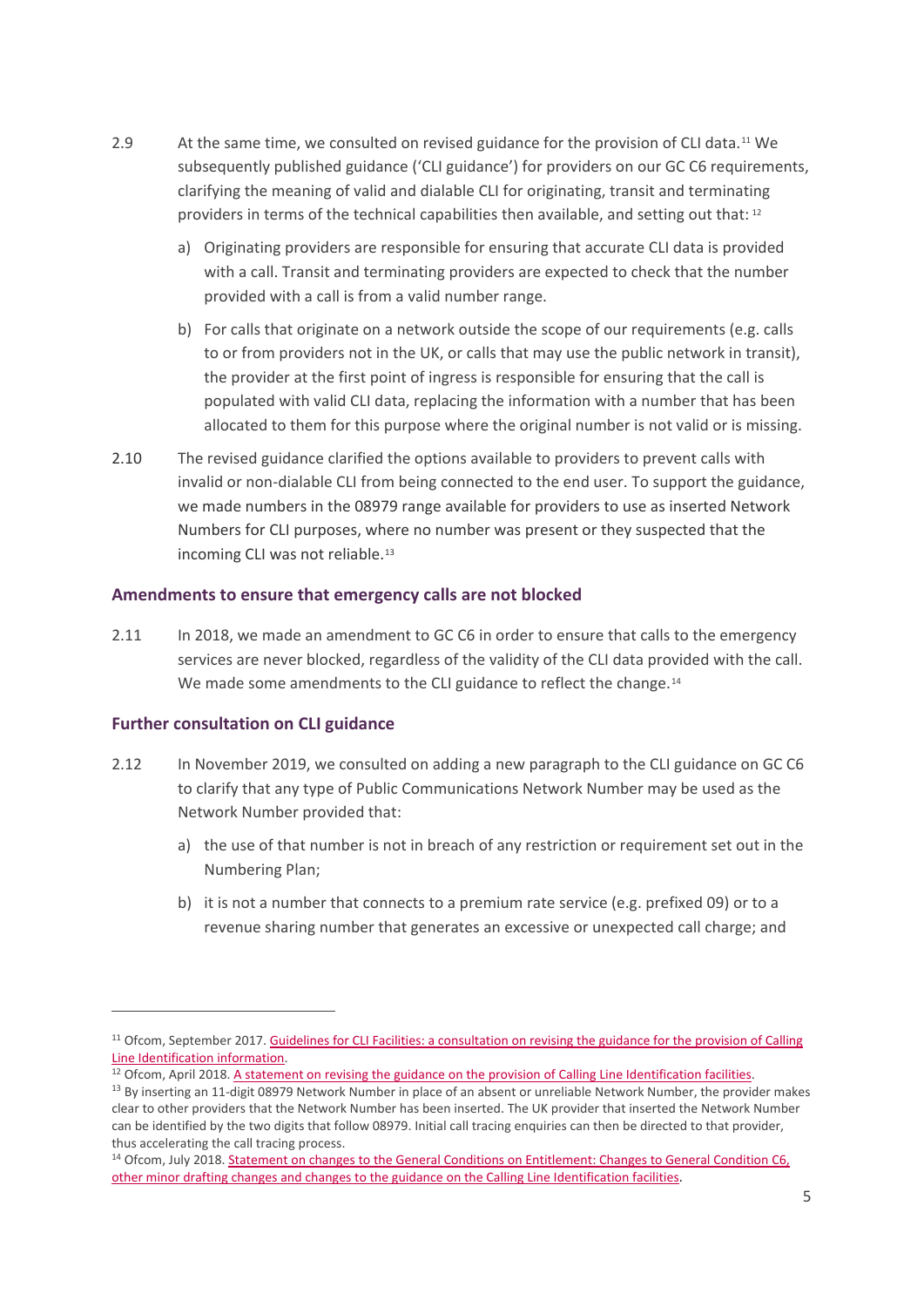- c) the relevant provider complies with its obligations under GC A3 in relation to the provision of accurate caller location information to the emergency services for calls to "112" and "999."[15](#page-7-0)
- 2.13 In response, stakeholders raised a number of additional queries which required further consideration. At the time, we deferred the final statement on the changes until we could appropriately consider and consult on the issues that were raised. Those issues have now been included in this consultation.

#### **This consultation**

- 2.14 This consultation continues our work to improve the accuracy of CLI data. Our objectives are to:
	- reduce the number of scam calls consumers receive and as a result to contribute to a reduction in the number of people being scammed; and
	- improve confidence in CLI data and trust in telephone services.
- 2.15 In this document, we set out for consultation:
	- a) Our proposal to modify GC C6.6 to require providers, where technically feasible, to identify and block calls with CLI data which is invalid or non-dialable, or which does not uniquely identify the caller.
	- b) Our proposal to make a number of changes to our CLI guidance:
		- i) Clarifying what we expect providers to do to identify and block calls that do not have valid, dialable CLI data which uniquely identifies the caller. This includes:
		- clarifying that the format of a CLI should be a 10- or 11-digit number;
		- making use of information that identifies numbers which should not be used as CLI, such as Ofcom's numbering allocation information and the Do Not Originate list;
		- identifying calls originating abroad that do not have valid CLI and blocking them; and
		- identifying and blocking calls from abroad spoofing UK CLI.
		- ii) Other changes clarifying our expectation on the types of numbers that should be used as CLI in response to feedback from providers:
		- to specify that the Presentation Number must not be an 09 non-geographic number (but other revenue sharing numbers may be used);
		- to require that for calls from a fixed access ingress, the Network Number should be a geographic number; and
		- to clarify that CLI data may include optional display name information but that this information should not be displayed to the call recipient unless the provider is confident it is accurate.

<span id="page-7-0"></span><sup>&</sup>lt;sup>15</sup> Ofcom, November 2019. Consultation on the Calling Line Identification guidelines: A consultation on the types of [numbers that can be used as Network numbers.](https://www.ofcom.org.uk/__data/assets/pdf_file/0034/176794/consultation-on-the-calling-line-identification-guidelines.pdf)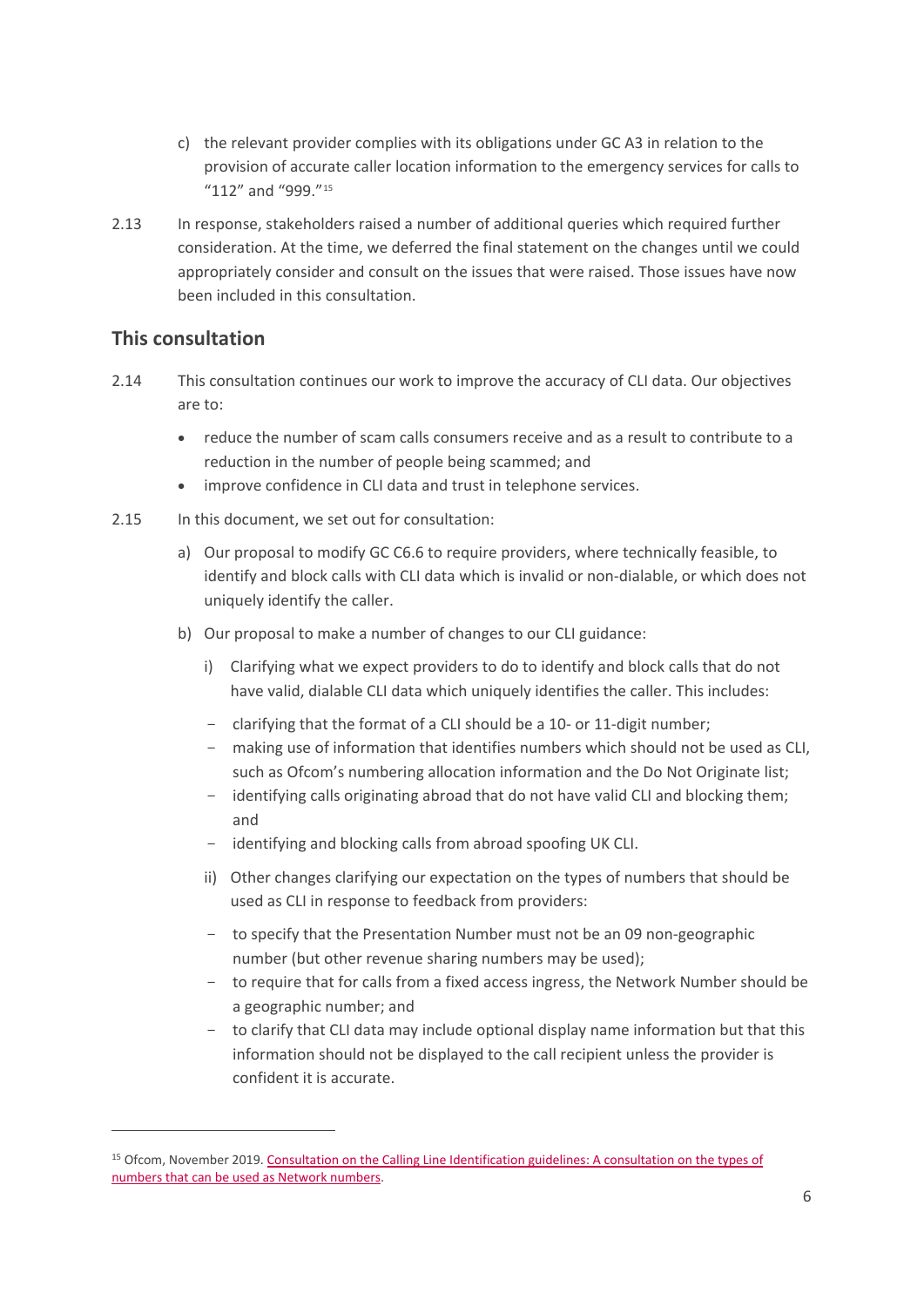- c) We also seek stakeholders' views on whether we should prohibit the use of 084 and 087 numbers as Presentation Numbers.
- 2.16 Taken together, our proposed changes to GC C6.6 and the associated proposed changes to the guidance should help providers to identify and block calls that have inaccurate CLI data. Blocking calls that do not comply with our rules for CLI data will mean that calls with the most obviously spoofed CLI data will not reach the intended recipient. This should help reduce the number of scam calls reaching customers and ultimately the number of people being scammed in this way.
- 2.17 By requiring providers to block calls with inaccurate CLI data, our proposed changes will also improve the accuracy of CLI data provided to call recipients, helping them decide which calls they wish to answer. It will make it easier to trace problematic calls that continue to be made, as these calls are more likely to be using a CLI that will uniquely identify the caller. Improving the accuracy of CLI data will also improve confidence in CLI data and trust in telephone services. This will benefit consumers, legitimate businesses and other genuine users of telephone services, as their calls are more likely to be answered.
- 2.18 We invite stakeholder comments on the proposals set out in this document. The deadline for responding is 20 April 2022.

### **Legal framework**

2.19 When formulating the proposals in this consultation we have had regard to our duties under the Communications Act 2003 (the Act).

#### **Our general duties**

- 2.20 Section 3(1) of the Act states that it shall be our principal duty, in carrying out our functions:
	- a) to further the interests of citizens in relation to communication matters; and
	- b) to further the interests of consumers in relevant markets, where appropriate by promoting competition.[16](#page-8-0)
- 2.21 In performing our duties, we are required to have regard to the principles under which regulatory activities should be transparent, accountable, proportionate, consistent and targeted only at cases in which action is needed, as well as any other principles appearing to us to represent best regulatory practice (section 3(3) of the Act).
- 2.22 Section 3(4) of the Act provides that we must have regard, in performing our duties, to a number of matters, as they appear to us to be relevant in the circumstances, including the desirability of ensuring the security and availability of public electronic communications networks and services; the needs of persons with disabilities, of the elderly and of those on low incomes; the desirability of preventing crime and disorder; the opinions of consumers

<span id="page-8-0"></span><sup>&</sup>lt;sup>16</sup> 'Consumer' is defined in section 405(5) of the Act and includes people acting in their personal capacity or for the purposes of, or in connection with, a business.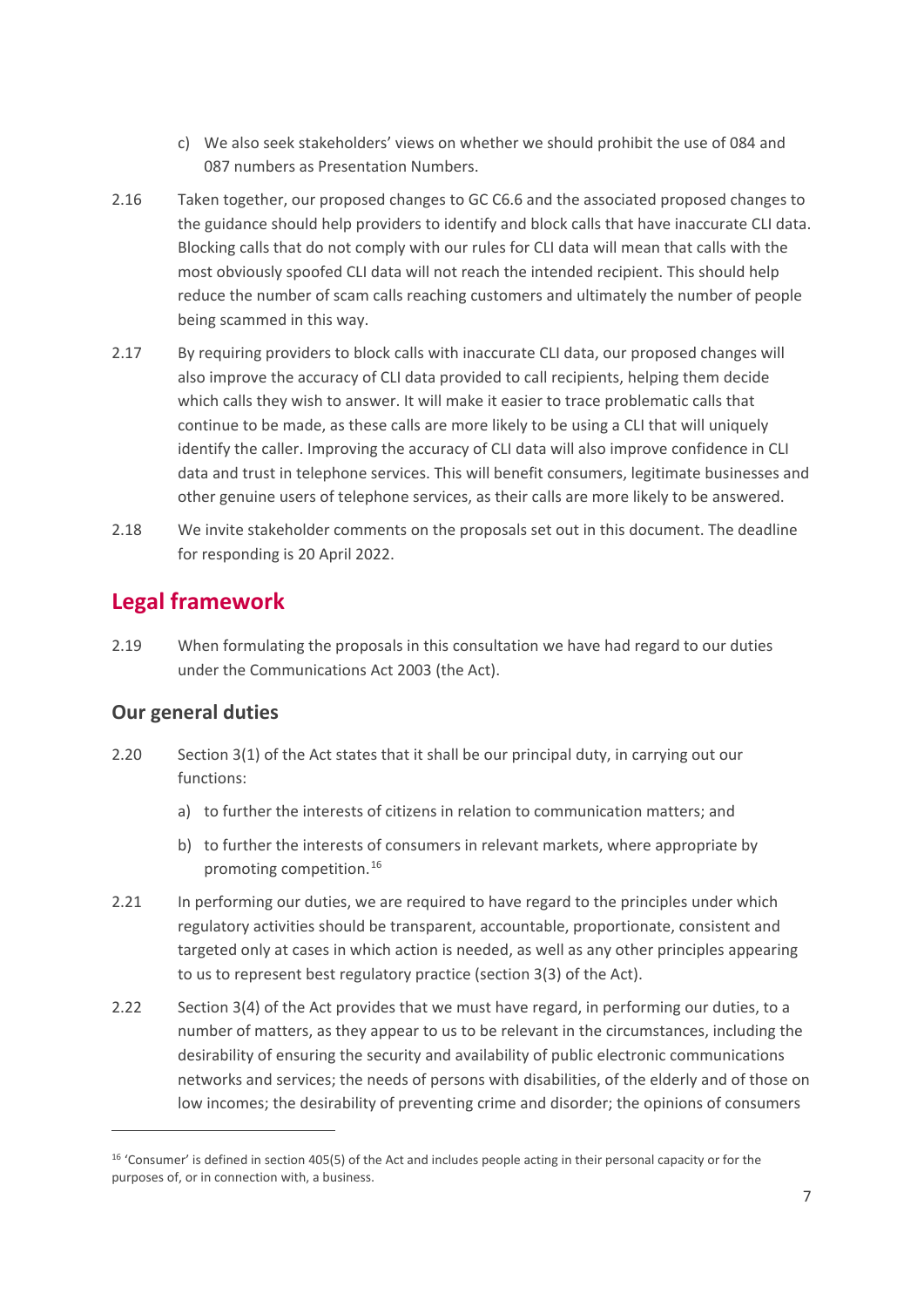in relevant markets and of members of the public generally; and the extent to which, in the circumstances of the case, the furthering or securing of the matters mentioned in section 3(1) is reasonably practicable.

- 2.23 In addition, section 3(5) of the Act requires that, when performing our duty to further the interests of consumers, we must have regard, in particular, to the interests of those consumers in respect of choice, price, quality of service and value for money.
- 2.24 As required by section 2B(2)(a) of the Act, we have also had regard to the UK Government's Statement of Strategic Priorities for telecommunications, management of radio spectrum and postal services (SSP).<sup>[17](#page-9-0)</sup> In particular, we have had regard to furthering the interests of telecoms consumers, which is a priority area covered by the SSP.

#### **Powers and duties in relation to general conditions**

- 2.25 Section 45 of the Act says that we may set general conditions which contain provisions authorised or required by one or more of sections 51, 52, 57, 58 or 64. Under section 51(1)(a), we may set general conditions making such provisions as we consider appropriate for the purpose of protecting the interests of end-users of public electronic communications services.
- 2.26 Section 51(2) sets out a non-exhaustive list of the specific types of general condition that we may set in pursuance of this purpose. This includes:
	- a) section 51(2)(a), which gives Ofcom the power to set conditions relating to the supply, provision or making available of goods, services or facilities in association with the provision of public electronic communications services;
	- b) section 51(2)(b), which gives Ofcom the power to set conditions to provide protection for end-users that is the same as, or similar to, any protection that was required by Title III of Part III of the EECC immediately before the end of the transition period; and
	- c) section  $51(2)(f)$ , which gives Ofcom the power to set conditions to require a communications provider, in specified circumstances, to block access to telephone numbers or services in order to prevent fraud or misuse, and enable them to withhold fees payable to another communications provider in those circumstances.
- 2.27 Section 47(2) of the Act states that a condition can be set or modified where it is objectively justifiable in relation to the networks, services, facilities, apparatus or directories to which it relates; not such as to discriminate unduly against particular persons or against a particular description of persons; proportionate to what the condition or modification is intended to achieve; and transparent in relation to what it is intended to achieve.[18](#page-9-1)

<span id="page-9-0"></span><sup>&</sup>lt;sup>17</sup> Department for Digital, Culture, Media and Sport (DCMS), October 2019[. Statement of Strategic Priorities.](https://assets.publishing.service.gov.uk/government/uploads/system/uploads/attachment_data/file/952627/SSP_-_as_designated_by_S_of_S__V2.pdf)

<span id="page-9-1"></span><sup>&</sup>lt;sup>18</sup> Section 47(3) states that the setting of a general condition is not subject to the test of being objectively justifiable, although we are likely to consider this in any event when assessing whether the condition is proportionate.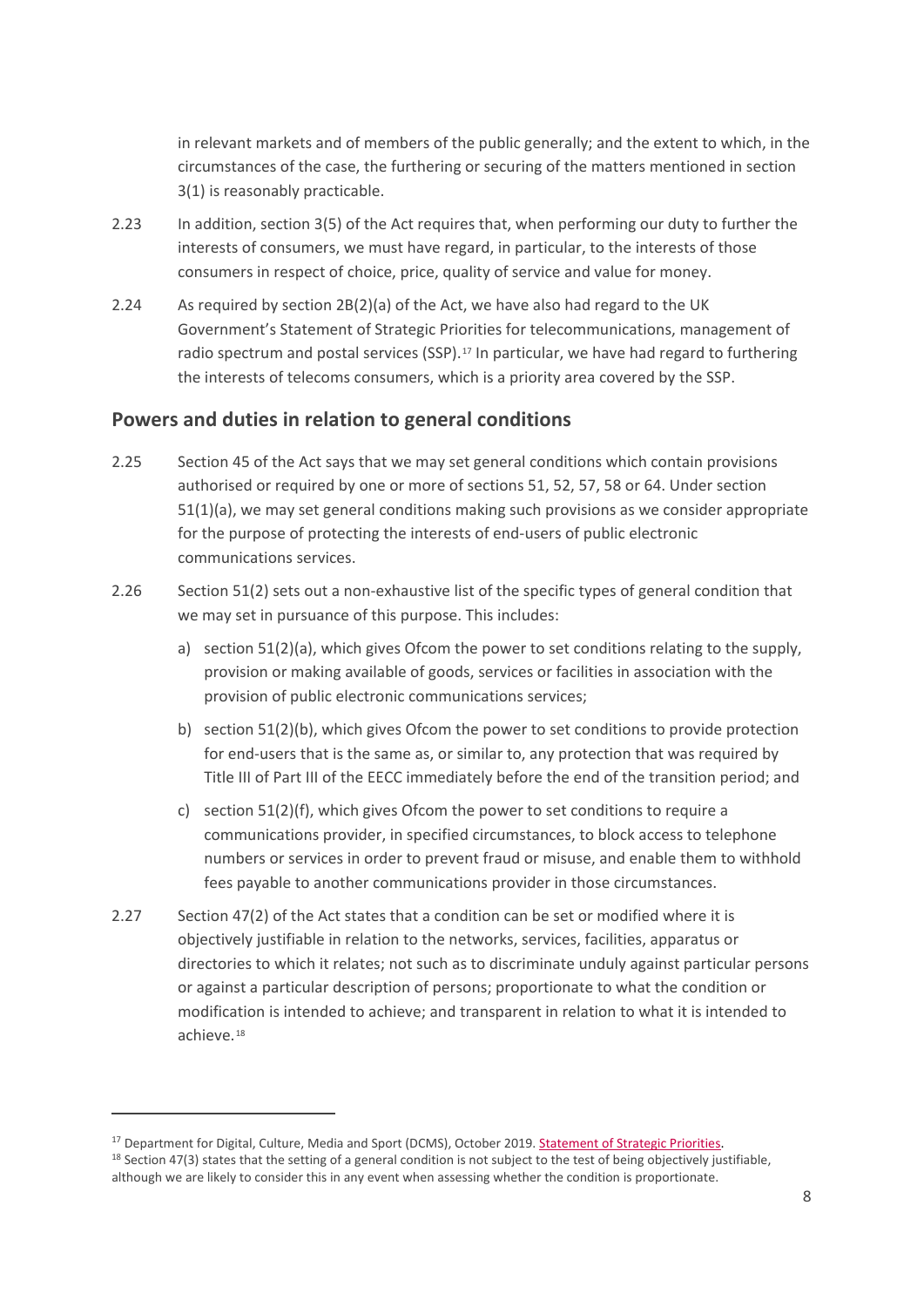2.28 Section 4(2) of the Act requires Ofcom to act in accordance with six requirements when carrying out certain functions, including those in relation to setting or modifying GCs. These requirements include to promote the interests of all members of the public in the United Kingdom.

### **Impact assessment**

2.29 The analysis in this document constitutes an impact assessment in respect of the proposals that we are setting out for consultation.

### **Equality impact assessment**

- 2.30 Section 149 of the Equality Act 2010 (the 2010 Act) imposes a duty on Ofcom, when carrying out its functions, to have due regard to the need to eliminate discrimination, harassment, victimisation and other prohibited conduct related to the following protected characteristics: age; disability; gender reassignment; marriage and civil partnership; pregnancy and maternity; race; religion or belief; sex and sexual orientation. The 2010 Act also requires Ofcom to have due regard to the need to advance equality of opportunity and foster good relations between persons who share specified protected characteristics and persons who do not.
- 2.31 Section 75 of the Northern Ireland Act 1998 (the 1998 Act) also imposes a duty on Ofcom, when carrying out its functions relating to Northern Ireland, to have due regard to the need to promote equality of opportunity and regard to the desirability of promoting good relations across a range of categories outlined in the 1998 Act. Ofcom's Revised Northern Ireland Equality Scheme explains how we comply with our statutory duties under the 1998 Act.<sup>[19](#page-10-0)</sup>
- 2.32 To help us comply with our duties under the 2010 Act and the 1998 Act, we assess the impact of our proposals on persons sharing protected characteristics and in particular whether they may discriminate against such persons or impact on equality of opportunity or good relations.
- 2.33 We do not consider that our proposals have equality implications under the 2010 Act or the 1998 Act.

### **Structure of this document**

- 2.34 The rest of this document is set out as follows:
	- Section 3 sets out our proposed change to GC C6
	- Section 4 sets out our proposed changes to the CLI guidance
- 2.35 The Annexes are set out as follows:

<span id="page-10-0"></span><sup>&</sup>lt;sup>19</sup> Ofcom, January 2014 (updated December 2019)[. Revised Northern Ireland Equality Scheme for Ofcom.](https://www.ofcom.org.uk/__data/assets/pdf_file/0023/123737/Revised-NI-Equality-Scheme.pdf)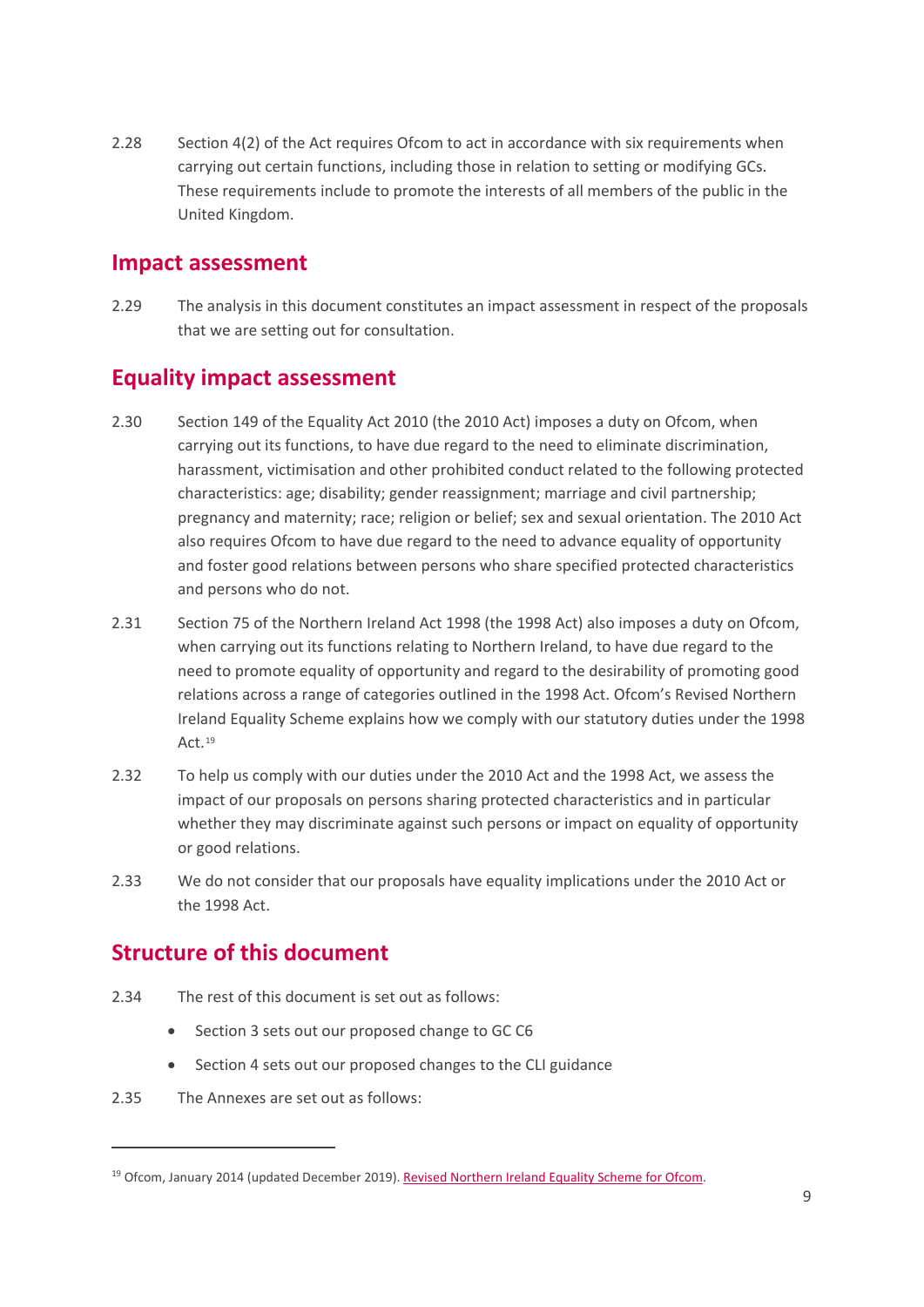- A1: Notification of proposed modification to the General Conditions under sections 48(1) and 48A(3) of the Act
- A2: The CLI guidance with proposed changes
- A3: Responding to this consultation
- A4: Ofcom's consultation principles
- A5: Consultation coversheet
- A6: Consultation questions
- A7: Glossary and abbreviations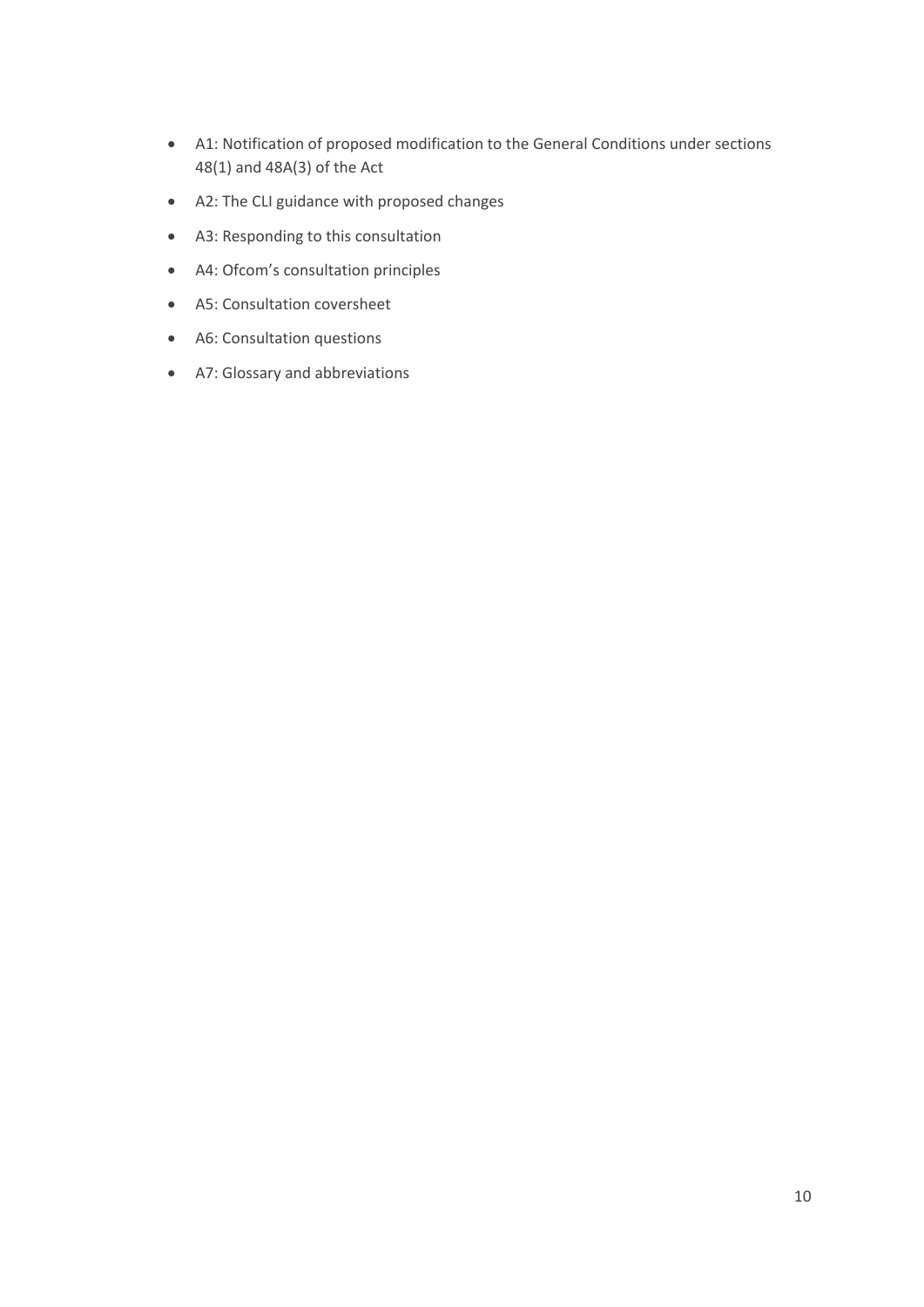# <span id="page-12-0"></span>3. Proposed amendment to General Condition C6

## **Introduction**

3.1 CLI facilities provide information to the called party about who is calling them and help them decide if they wish to answer the call. However, CLI data can be spoofed, to intentionally mislead the recipient about the identity of the caller. We are proposing an amendment to GC C6 to strengthen our existing requirements for providers to validate the telephone numbers of calls that originate on or enter their networks. Our objective is to ensure that all providers involved in the transmission of a call play a part in identifying calls that do not have valid, dialable CLI data which uniquely identifies the caller, and in preventing these calls from being connected to the called party.

## **Requirements to identify calls with invalid or non-dialable CLI**

- 3.2 The requirements for providers regarding CLI facilities are set out in GC C6.[20](#page-12-1) GC C6 applies to all providers of Number-based Interpersonal Communications Services and Public Electronic Communications Networks over which Number-based Interpersonal Communications Services are provided.[21](#page-12-2)
- 3.3 GC C6 requires that, when providing CLI facilities, providers must ensure, so far as technically feasible, that any CLI data provided with and/or associated with a call includes a valid, dialable telephone number which uniquely identifies the caller. The requirement is set out in GC C6.4 which states:

When providing **Calling Line Identification Facilities, Regulated Providers** must:

- a) ensure, so far as technically feasible, that any **CLI Data** provided with and/or associated with a call includes a valid, dialable **Telephone Number** which uniquely identifies the caller; and
- b) respect the privacy choices of **End-Users.**
- 3.4 GC C6 also requires that, where technically feasible, providers must take all reasonable steps to identify calls in relation to which invalid or non-dialable CLI data is provided, and to prevent those calls from being connected to the called party. This requirement is set out in GC C6.6 which states:

<span id="page-12-1"></span><sup>&</sup>lt;sup>20</sup> See Ofcom's [General Conditions of Entitlement.](https://www.ofcom.org.uk/phones-telecoms-and-internet/information-for-industry/telecoms-competition-regulation/general-conditions-of-entitlement)

<span id="page-12-2"></span><sup>&</sup>lt;sup>21</sup> We explained in our statement on *Implementation of the new European Electronic Communications Code our decision* to replace the term 'Publicly Available Telephone Service' with the new term 'Number-Based Interpersonal Communications Service' in GC C6 (see Section 3 of the statement). The term captures, for example, fixed and mobile telephone services, as well as VOIP outbound call services.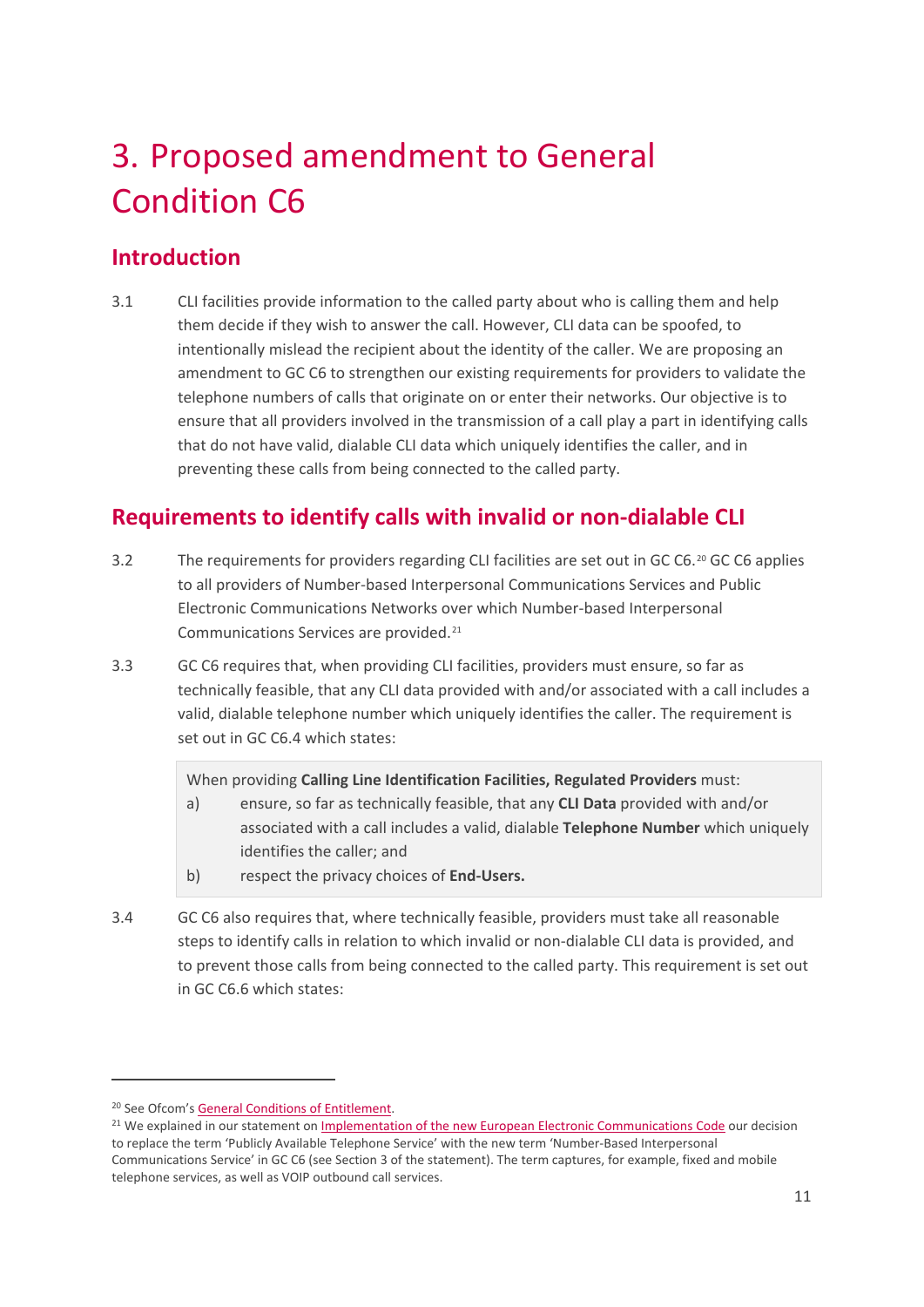Where technically feasible **Regulated Providers** must:

- a) take all reasonable steps to identify calls, other than calls to **Emergency Organisations**, in relation to which invalid or non-dialable **CLI Data** is provided; and
- b) prevent those calls from being connected to the called party, where such calls are identified.
- <span id="page-13-3"></span>3.5 The meaning of 'valid', 'dialable' and 'uniquely identifies' is set out in the CLI guidance.
	- A **valid number** is one which complies with the International public telecommunication numbering plan (Recommendation ITU-T E.164).<sup>[22](#page-13-0)</sup> Where a UK number is used, it must be a number that is designated as a 'Telephone Number available for Allocation' in the National Telephone Numbering Plan<sup>[23](#page-13-1)</sup> and be shown as allocated in the National Numbering Scheme.[24](#page-13-2)
	- A **dialable number** must be one that is in service and can be used to make a return or subsequent call.
	- A number **uniquely identifies the caller** (which can be an individual or an organisation) where it is one which the user has authority to use, either because it is a number which has been allocated to the user or because the user has been given permission (either directly or indirectly) to use the number by a third party who has been allocated that number.
- 3.6 Calls with CLI data that appears valid and dialable, but which is spoofed, will not be caught by GC C6.6 and may be connected to the called party. These calls could cause considerable harm to consumers, particularly where a scammer attempts to spoof the identity of a known organisation, such as a bank, using a number associated with that organisation.

### **Proposal to require providers to identify and block calls with CLI which do not uniquely identify the caller**

3.7 We propose to modify GC C6.6 to require providers, where technically feasible, to identify and block calls with CLI data which does not uniquely identify the caller. This would bring consistency between the obligations in GC C6.4 and GC C6.6. The proposed change is highlighted below:

<span id="page-13-2"></span>

<span id="page-13-1"></span><span id="page-13-0"></span><sup>&</sup>lt;sup>22</sup> International Telecommunications Union[. E.164: the international telecommunication numbering plan.](https://www.itu.int/rec/T-REC-E.164/en)<br><sup>23</sup> Ofcom, <u>National Telephone Numbering Plan</u>.<br><sup>24</sup> The National Numbering Scheme is the day-to-day record of the te with the Numbering Plan. It i[s published on our website.](https://www.ofcom.org.uk/phones-telecoms-and-internet/information-for-industry/numbering/numbering-data)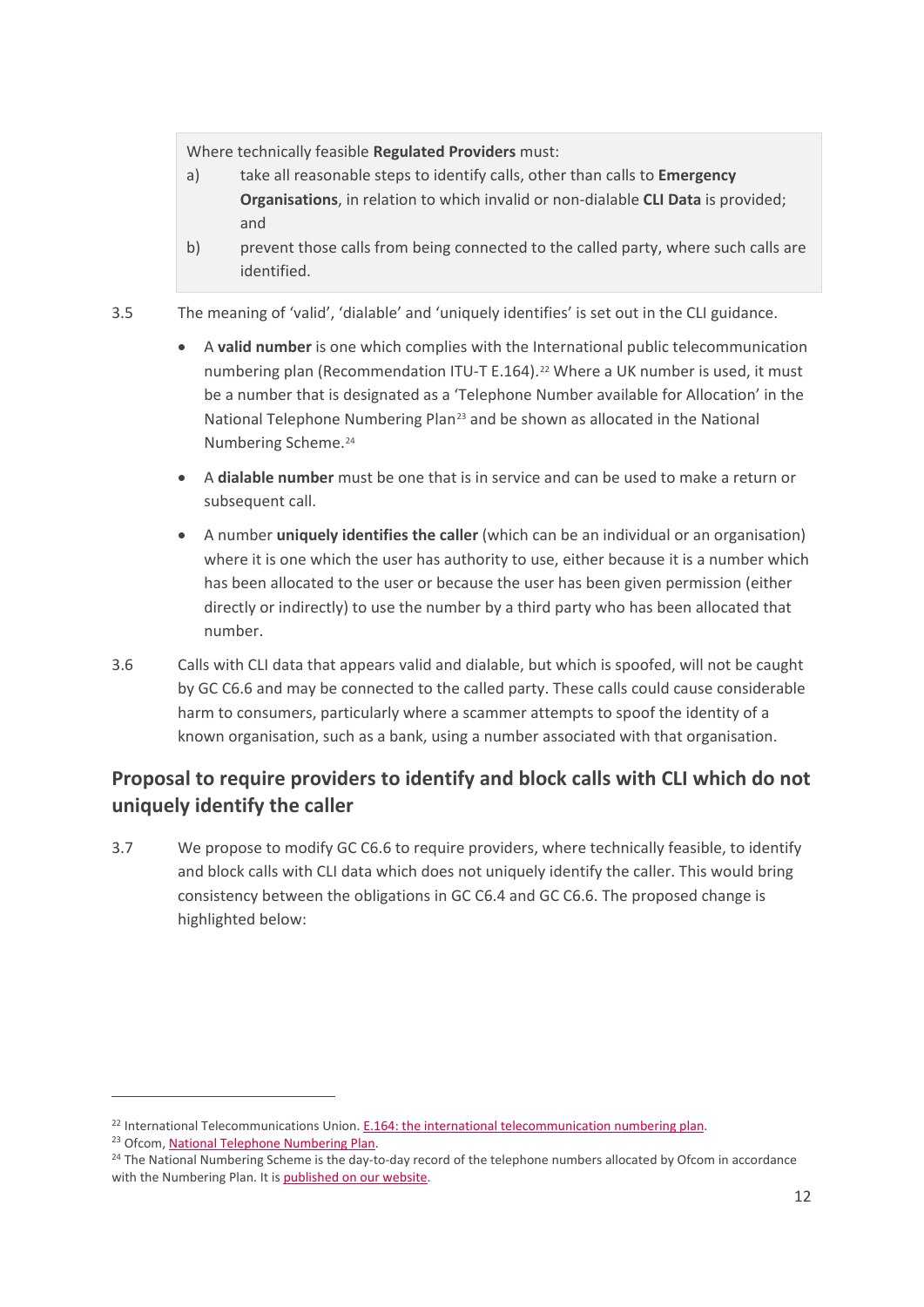Where technically feasible **Regulated Providers must:**

- a) take all reasonable steps to identify calls, other than calls to **Emergency Organisations**, in relation to which **invalid or non-diallable the CLI Data** provided is invalid, non-dialable or does not uniquely identify the caller is provided; and
- b) prevent those calls from being connected to the called party, where such calls are identified.
- 3.8 Spoofed numbers, even when they appear valid and dialable, will not uniquely identify the caller because the person spoofing the call does not have authority to use the number.
- 3.9 It is not currently technically feasible to identify all spoofed numbers, particularly where the caller spoofs a valid number. However, we consider that technically feasible steps can reasonably be taken by providers to check whether the CLI associated with a call is being used by the individual or organisation that has the authority to use the number. Strengthening the existing requirements in this way should therefore increase the identification and blocking of calls with spoofed numbers.
- 3.10 We are also proposing some changes to the CLI guidance, which sets out what is expected of providers to meet GC C6, to reflect this change.[25](#page-14-0) The guidance will set out the steps that we consider should be taken by providers to identify calls which do not have valid, dialable CLI data which uniquely identifies the caller. These proposed changes are explained below in paragraphs [4.2](#page-17-1)[-4.34.](#page-22-0)

#### **Impact of the proposals and how they meet Ofcom's objectives**

- <span id="page-14-1"></span>3.11 The proposed modification to GC C6.6 and the related changes to the CLI guidance (discussed in more detail in paragraphs 4.2 to [4.34\)](#page-22-0) strengthen our existing requirements for providers to identify and block calls with CLI data which does not uniquely identify the caller. This should make it more difficult for scammers to successfully spoof CLI data to intentionally mislead the recipient about the identity of the caller. As such, we consider that the proposals should contribute to our first policy objective of reducing the harm from scam calls.
- 3.12 We have not attempted to quantify the benefits of these proposed changes. This is because they are part of a wider package of measures – by Ofcom, other regulators, government and industry – designed to disrupt scams in general and reduce harm. No single measure alone is likely to be effective in stopping scams; the measures are designed to work together to make it increasingly difficult for scammers to operate in the UK. The ability to spoof telephone numbers makes voice calls an attractive route for scammers. Blocking the most obviously spoofed numbers will make it harder for scammers to use voice calls to scam people. By reducing the number of scam calls received, it should contribute to a reduction in the number of people being scammed.

<span id="page-14-0"></span><sup>25</sup> Ofcom'[s CLI guidance.](https://www.ofcom.org.uk/__data/assets/pdf_file/0021/116670/cli-guidance.pdf)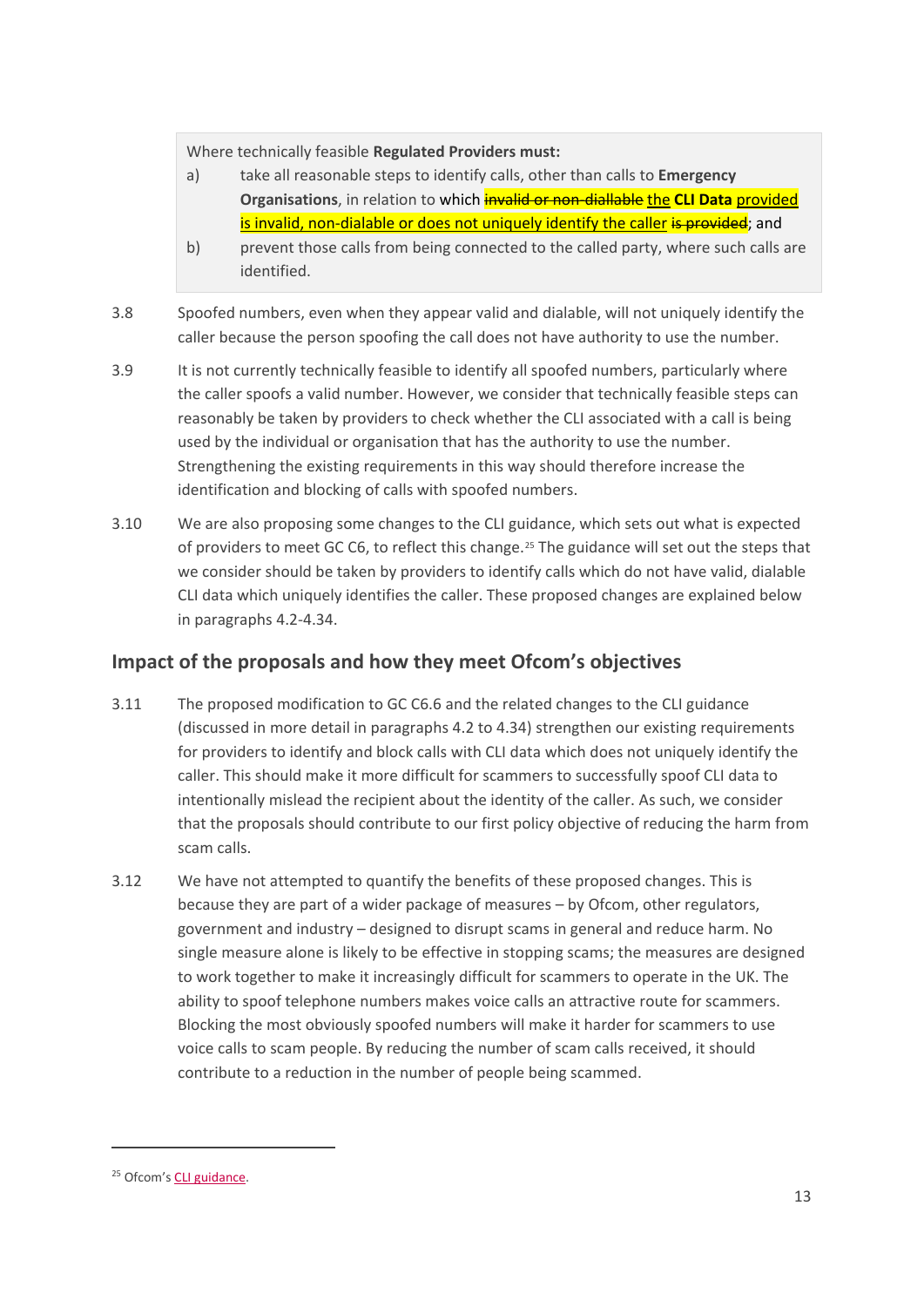- 3.13 Given the scale of the harm from scams today (discussed further in Section 3 of our scams policy positioning statement<sup>[26](#page-15-0)</sup>), even a modest reduction in scam calls should deliver significant benefits. Research conducted by the Communications Consumer Panel (CCP) in 2020 found that around two thirds of people who fell for call scams lost more than £100 while 28% lost more than £500.<sup>[27](#page-15-1)</sup> Victims are also likely to experience anxiety and emotional distress and, although these are less readily-quantifiable, such harms are likely to be significant. Any reduction in the volume of scam calls will also reduce harm to those who receive these calls but are not ultimately scammed, as unwanted calls can be annoying, disruptive and waste people's time.
- 3.14 Our proposal should also contribute to our second aim of improving confidence in CLI data and trust in telephone services. As discussed in Section 2, by requiring providers to block calls with inaccurate CLI data, our proposed changes will also improve the accuracy of CLI data provided on calls which do connect to consumers, helping them decide which calls they wish to answer. It will make it easier to trace problematic calls that continue to be made, as these calls are more likely to be using a CLI that will uniquely identify the caller. Improving the accuracy of CLI data will also improve the confidence in CLI data and trust in telephone services. This will benefit consumers, legitimate businesses and other genuine users of telephone services, as their calls are more likely to be answered. The impact on consumers and the wider economy of scam calls, and a loss of trust and confidence in the telephone services as a result of scams, are discussed in more detail in Section 3 of our scams policy positioning statement.<sup>[28](#page-15-2)</sup>
- 3.15 The specific changes to the CLI guidance setting out what is expected of providers to meet the requirements in GC C6 are described in the next section. We know that providers have already implemented some of these proposed changes on a voluntary basis (or are in the process of doing so). However, for those providers that have not, they will incur some additional costs to implement them. We discuss these costs and other potential impacts in Section 4. In most cases, we do not believe the incremental costs caused by our proposals will be significant. This is because existing regulatory requirements mean that many of the affected providers should already be undertaking related activities and so should have much of the technical capability in place already. Where this is the case, the new requirements can be met with relatively modest changes. There may also be benefits to some providers from our proposals: providers who deal directly with end consumers may find that a reduction in the number of scam calls leads to fewer calls from end customers to their customer service teams.
- 3.16 Overall, we consider that the changes proposed to GC C6, and the associated changes to the CLI guidance, are likely to deliver material benefits as a result of a reduction in scam calls, and improved confidence in CLIs and trust in telephone services in general, and that these measures are proportionate.

<span id="page-15-0"></span><sup>&</sup>lt;sup>26</sup> Ofcom, February 2022. Tackling scam [calls and texts: Ofcom's role and approach.](https://www.ofcom.org.uk/__data/assets/pdf_file/0018/232074/statement-tackling-scam-calls-and-texts.pdf)

<span id="page-15-1"></span><sup>&</sup>lt;sup>27</sup> Communications Consumer Panel (CCP), December 2020. Scammed! Exploited and afraid: what more can be done to [protect communications consumers from the harm caused by scams,](https://www.communicationsconsumerpanel.org.uk/downloads/ccpscammeddecember2020.pdf) page 4.

<span id="page-15-2"></span><sup>&</sup>lt;sup>28</sup> Ofcom, February 2022[. Tackling scam calls and texts: Ofcom's role and approach.](https://www.ofcom.org.uk/__data/assets/pdf_file/0018/232074/statement-tackling-scam-calls-and-texts.pdf)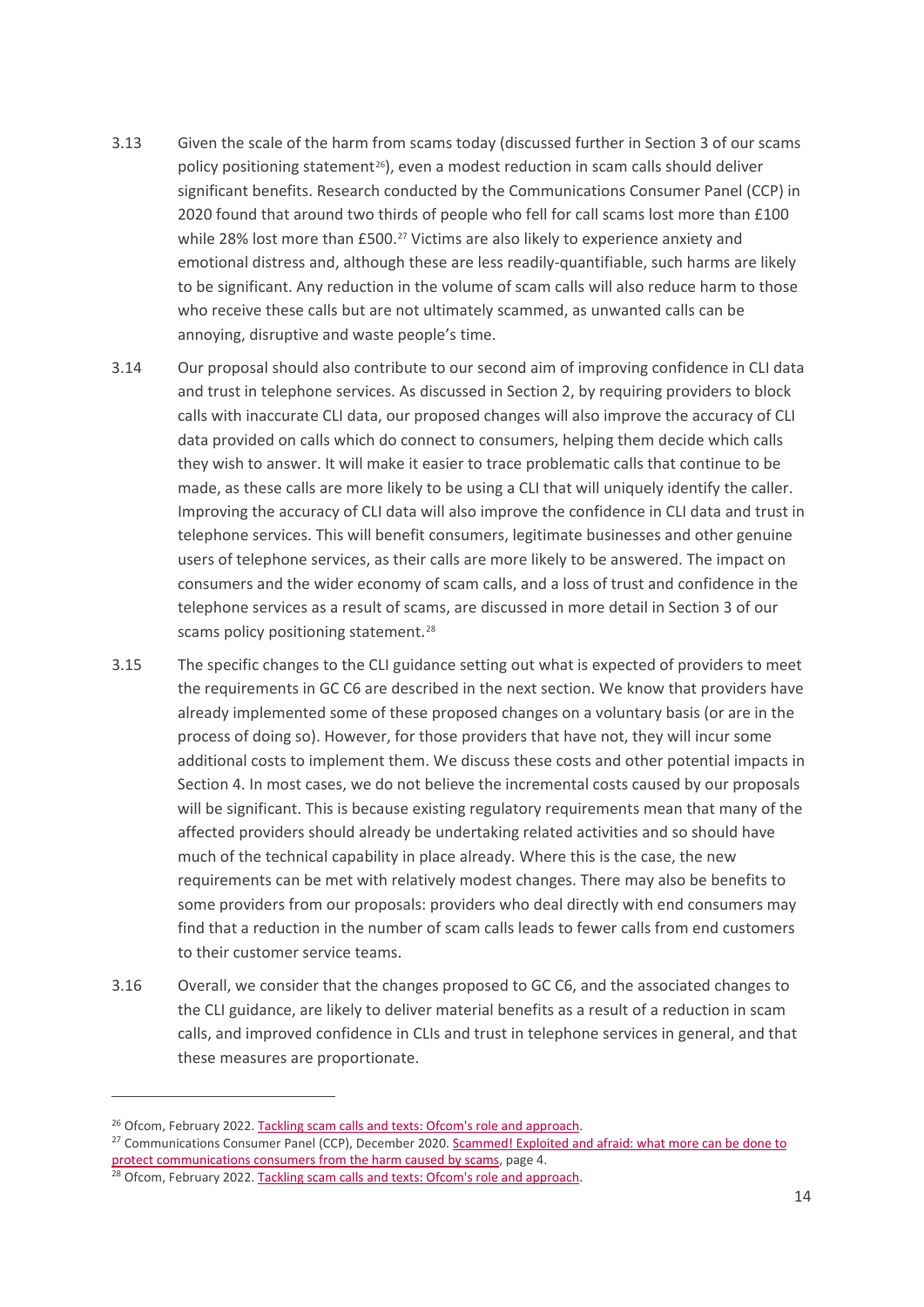#### **Proposed implementation date**

<span id="page-16-0"></span>3.17 In order that consumers have the additional protection afforded by the proposed modification to GC C6.6, we consider it is important that it comes into force as soon as reasonably possible. Therefore, we propose that the modification to GC C6.6, and the changes to the CLI guidance set out in Section 4, come into force six months after the publication of our statement (which is planned for Autumn 2022).

### **Legal tests**

- 3.18 We consider that the modification we are proposing to make to GC C6.6 meets the test for setting or modifying conditions set out in section 47(2) of the Act. It is:
	- a) **objectively justifiable**, in that it will ensure, so far as possible, that CLI data is accurate, and calls with inaccurate CLI data are identified and blocked. This will bring direct benefits to consumers, in particular helping to tackle scam and nuisance calls, and improving people's trust in CLI data and UK telephone services;
	- b) **not unduly discriminatory**, because it will apply to all providers who provide networks or voice call services and will benefit all consumers equally;
	- c) **proportionate,** in that it goes no further than is necessary to achieve Ofcom's objectives of reducing the harm to consumers from scams calls and improving trust in CLI and the UK telephone system. Whilst there are likely to be costs to providers of implementing these changes, we do not consider these likely to be disproportionate relative to the gains to end consumers and legitimate businesses; and
	- d) **transparent,** as the reasons for and effect of the change that we are proposing to make are explained in this document.

## **Consultation question**

- 1. Do you agree with our proposed modification of General Condition C6.6? If not, please give reasons.
- 2. Do you agree with our proposal to bring this modification into force six months after the publication of our statement (which is planned for Autumn 2022)? If not, please provide reasons why a different date would be appropriate.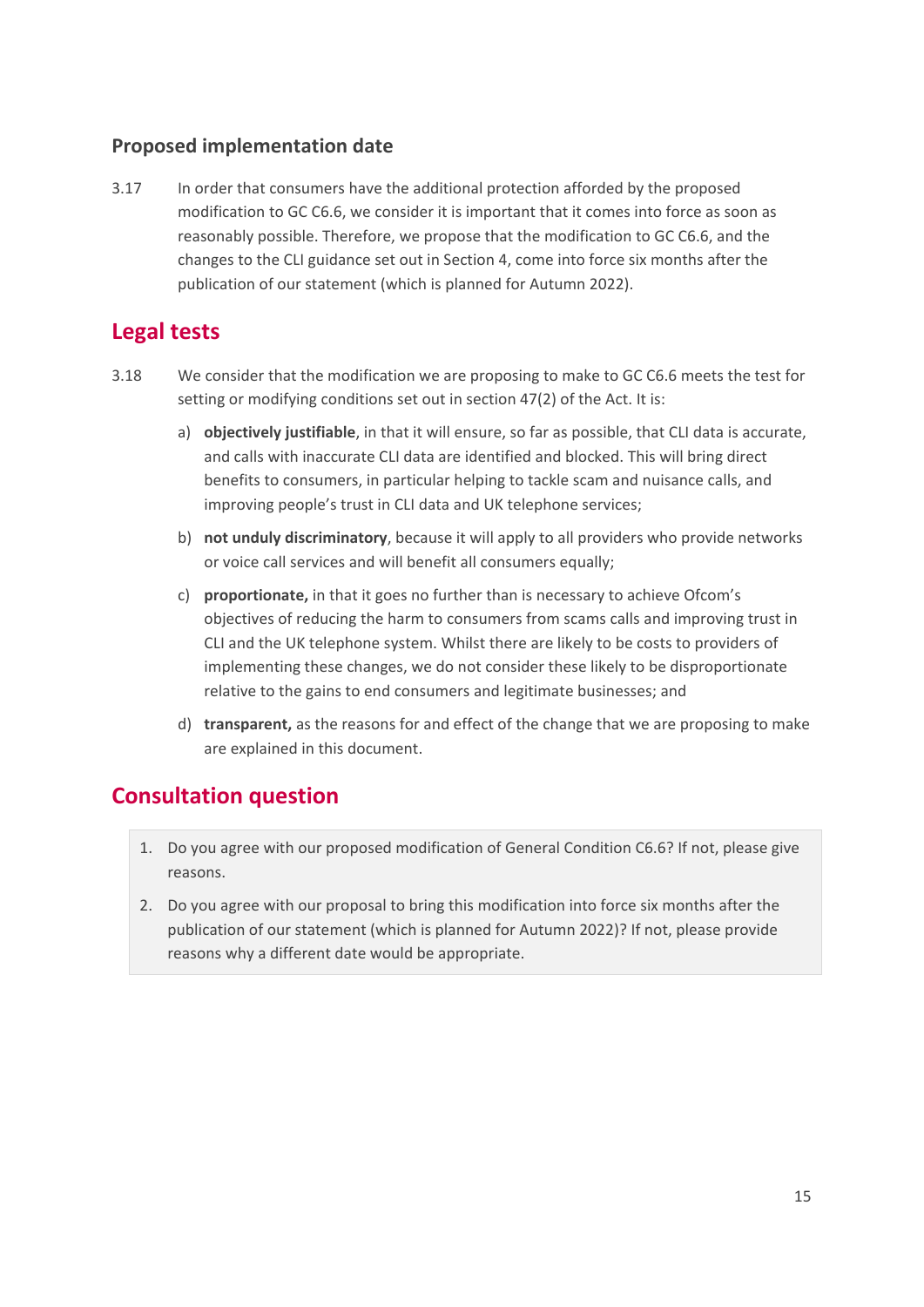# <span id="page-17-0"></span>4. Proposed changes to the CLI guidance

### **Introduction**

4.1 The CLI guidance sets out what is expected of providers in order for them to meet the requirements in GC C6 and provides guidance for all providers that participate in the origination, transmission and termination of a call in the UK. We are proposing to make some changes to the CLI guidance in light of the proposed modification of GC C6.6. We are also proposing to make a number of other changes to the guidance clarifying our expectation on the types of numbers that should be used as CLI in response to feedback from providers.

## **Identifying and blocking calls which do not have valid, dialable CLI data which uniquely identifies the caller**

- <span id="page-17-1"></span>4.2 In Section [3,](#page-12-0) we set out a proposed modification of GC C6.6 to require providers to identify and block calls with CLI data that does not uniquely identify the caller. We are therefore proposing a number of associated changes to the CLI guidance clarifying what we expect providers to do to identify and block calls that do not have valid, dialable CLI data which uniquely identifies the caller. In summary, this includes:
	- clarifying that the format of a CLI should be a 10- or 11-digit number;
	- making use of information that identifies numbers which should not be used as CLI, such as Ofcom's numbering allocation information and the Do Not Originate list;
	- identifying calls originating abroad that do not have valid CLI and blocking them; and
	- identifying and blocking calls from abroad spoofing UK CLI.
- 4.3 The provider originating a call has the contractual relationship with the caller and will know if the CLI used is one that is from a number range that has been allocated to that network, or they should seek assurance from their customer that they are using a CLI that they have permission to use.
- 4.4 Transit and terminating providers will not have access to all the information about the caller to determine whether the caller has authority to use the CLI that is being provided with the call. However, we propose to set out in the guidance steps that we consider transit and terminating networks should take to identify calls that do not have valid, dialable CLI data which uniquely identifies the caller.
- 4.5 Fraudsters based abroad often spoof UK CLIs to make scam calls to UK consumers. Presenting a UK CLI might encourage the recipient to believe that a call is from a legitimate source and they are more likely to answer it. Providers receiving calls into the UK public network from abroad have an important role to play to identify calls that contain spoofed numbers and prevent these from being connected to consumers. These proposals are intended to help providers identify spoofed numbers for calls originating in the UK and from abroad.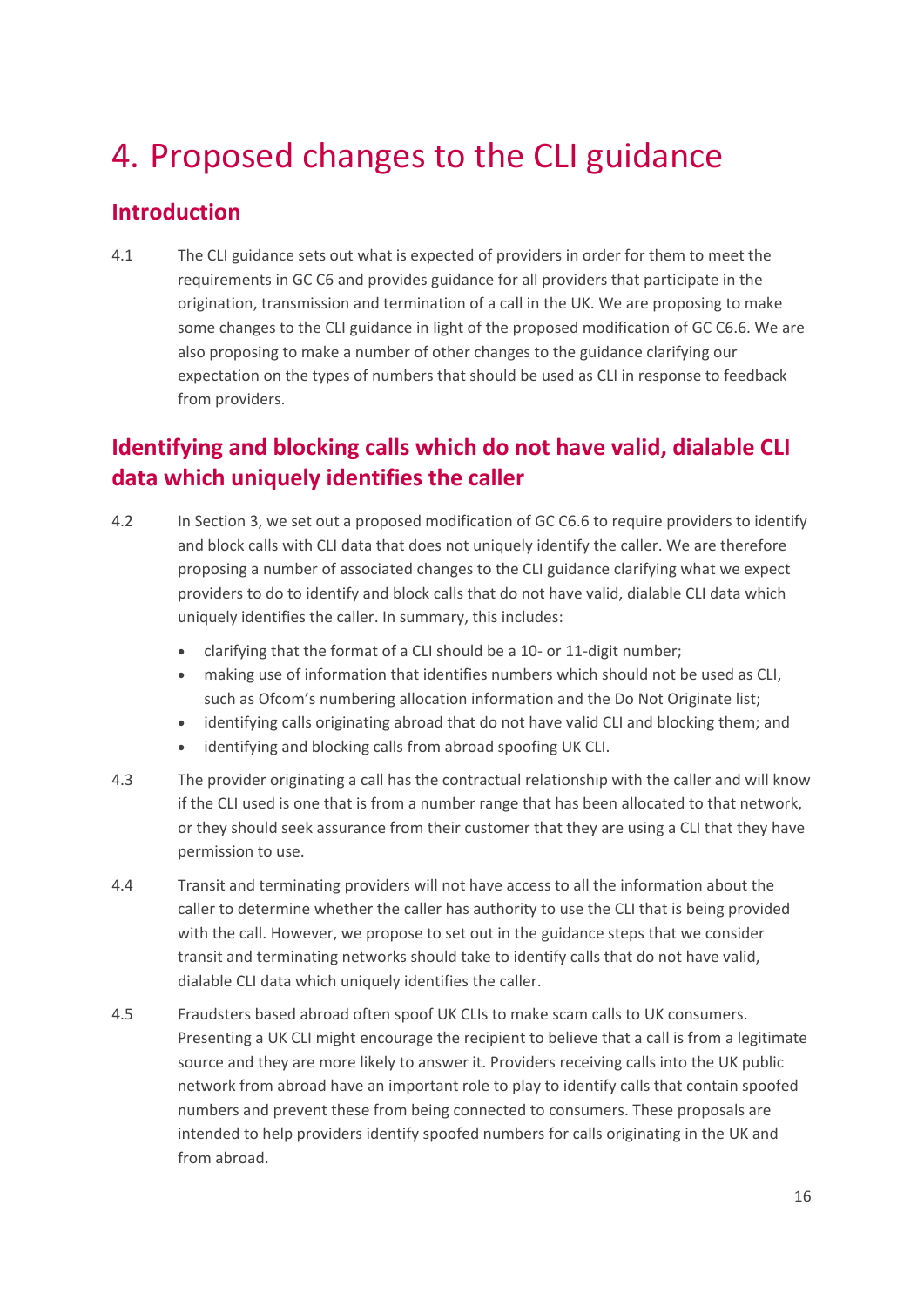4.6 As discussed in paragraph [3.11,](#page-14-1) Ofcom's aim when proposing these changes is to reduce the number of scam calls which reach end consumers. This should have a number of benefits – it should reduce the harms to call recipients from scam calls and also help improve confidence in UK CLIs and the telephone system.

#### **For calls that originate on a UK network**

#### **Format of the CLI should include a 10- or 11-digit number**

- 4.7 Ofcom manages the allocation of telephone numbers in the UK. The vast majority of telephone numbers that we issue are 10- or 11-digit numbers, although we do sometimes issue shorter telephone numbers for the purpose of access to certain types of services. This includes, for example, three-digit numbers such as 999 for access to the emergency services, or some 3- and 6-digit Non-Geographic Numbers which provide access to helplines for services of social value. However, these shorter numbers are not used for outbound calls.
- 4.8 We are proposing to add to the CLI guidance that the number used as a CLI should be a 10 or 11-digit number. This would mean that calls with a UK CLI which does not have 10- or 11-digits should be blocked. This clarification should not have an impact on genuine calls that originate in the UK because, as explained above, shorter numbers are not used as CLI for call origination. However, it will block calls that spoof the shorter non-geographic numbers. As this proposal only clarifies what is required of the CLI originating a call, calls to short numbers, such as 999, are not affected.
- 4.9 We do not consider that this proposed change will impose any significant costs on providers. This is because providers are already required to block invalid CLIs where technically feasible, meaning they should already have the technical capability to block calls using a block list. The proposed change means that providers will need to update their block lists to block calls with a UK CLI which does not have 10- or 11-digits (if they do not already). Any one-off costs associated with this change should be small.

#### **Providers should identify and block CLIs which should not be used for outbound calls (such as by use of the DNO list)**

4.10 All providers are already required to check that the CLI data provided with a call contains valid and dialable CLI and should continue to use numbering allocation information to ensure that only valid number ranges are used. As mentioned in paragrap[h 3.5,](#page-13-3) Ofcom publishes the National Numbering Scheme, which provides a record of number blocks that have been allocated to providers. We also publish a list of long-term protected number ranges which are not available for allocation, adoption or use.<sup>[29](#page-18-0)</sup> These lists provide a reference point to help determine valid UK numbers and all providers should use this information to determine whether the CLI provided with a call is from a valid number range.

<span id="page-18-0"></span> $^{29}$  This list is available under the 'Check telephone number availability' heading on ou[r telecoms numbering web page.](https://www.ofcom.org.uk/phones-telecoms-and-internet/information-for-industry/numbering)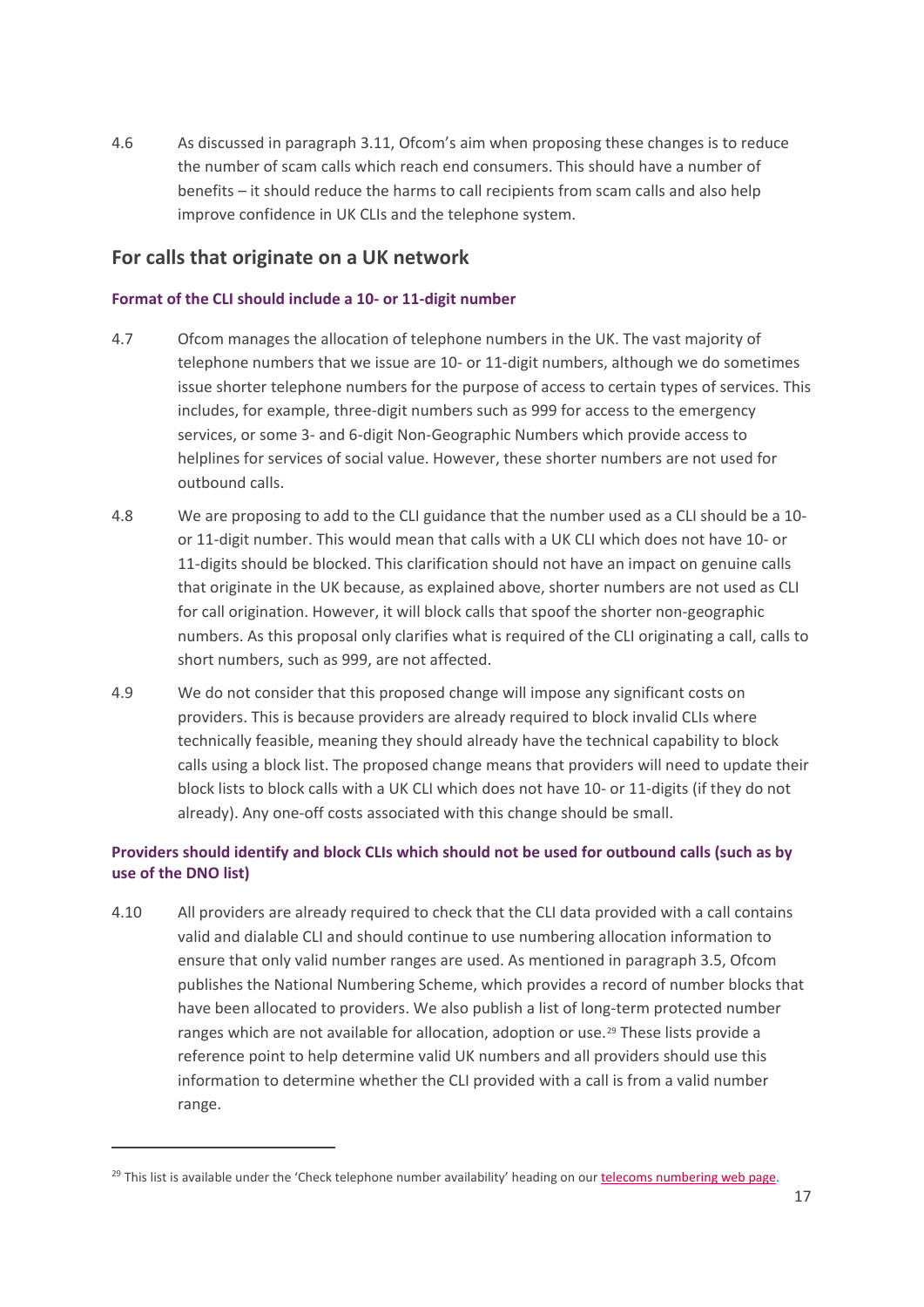- 4.11 However, valid numbers can be spoofed. There are some valid numbers which are only used for inbound calls and will never be used as a CLI for an outbound call. These may be customer contact numbers for large businesses or government bodies, whose numbers may be widely available. For a number of years, Ofcom has compiled a 'Do Not Originate' (DNO) list, comprised of such numbers, where we have been informed they are not used for outbound calls.<sup>[30](#page-19-0)</sup> If numbers from the DNO list are used as CLIs, the number will have been spoofed and the CLI will not uniquely identify the caller.
- 4.12 Therefore, we propose to add to the CLI guidance the expectation that transit and terminating providers should use the DNO list to identify and block such calls. The DNO list is already used by the largest fixed and mobile providers in the UK, but some other providers will need to implement this type of blocking into their network. Providers can request access to this list by email to [DNO@ofcom.org.uk.](mailto:DNO@ofcom.org.uk)
- 4.13 Providers may also have other sources of information relating to spoofing, such as customer complaints and information from other parties who may have identified spoofed numbers which are in use. We expect providers to use any additional information to which they have access to identify and block calls that have spoofed CLI data.
- 4.14 As we note above, the DNO list is already used by the largest providers. Those providers using the whole DNO list, and who are engaged fully in accessing sources of information about spoofed calls, will be compliant with our proposal and hence unlikely to face any extra costs.
- 4.15 We do not consider that this proposal to assess the numbers against the DNO list will impose significant additional costs on providers. As transit and terminating providers are already required to check that the CLI data provided with a call contains a valid and dialable CLI, they should already have the capability to assess the CLI data of calls that enter their network and to periodically update this list. They may have a small cost to modify their system to also check for numbers on the DNO list and to have the ability to update the numbers on this list.

#### **Calls originating on networks outside the UK**

- 4.16 Calls that enter the UK from abroad will originate on networks where our General Conditions do not apply. UK providers who receive these calls have an important role to ensure that only calls which meet the requirements in the General Conditions are connected to the recipient of the call.
- 4.17 As we explain in Section [2,](#page-4-0) the role of CLI data is to inform the recipient of a call about the identity of the party making the call. Therefore, it is important that only valid CLI data is presented to the recipient of the call.

<span id="page-19-0"></span><sup>&</sup>lt;sup>30</sup> Further detail on the DNO list is included on our website[: 'Do Not Originate' \(DNO\) list.](https://www.ofcom.org.uk/phones-telecoms-and-internet/information-for-industry/policy/tackling-scam-calls-and-texts/do-not-originate)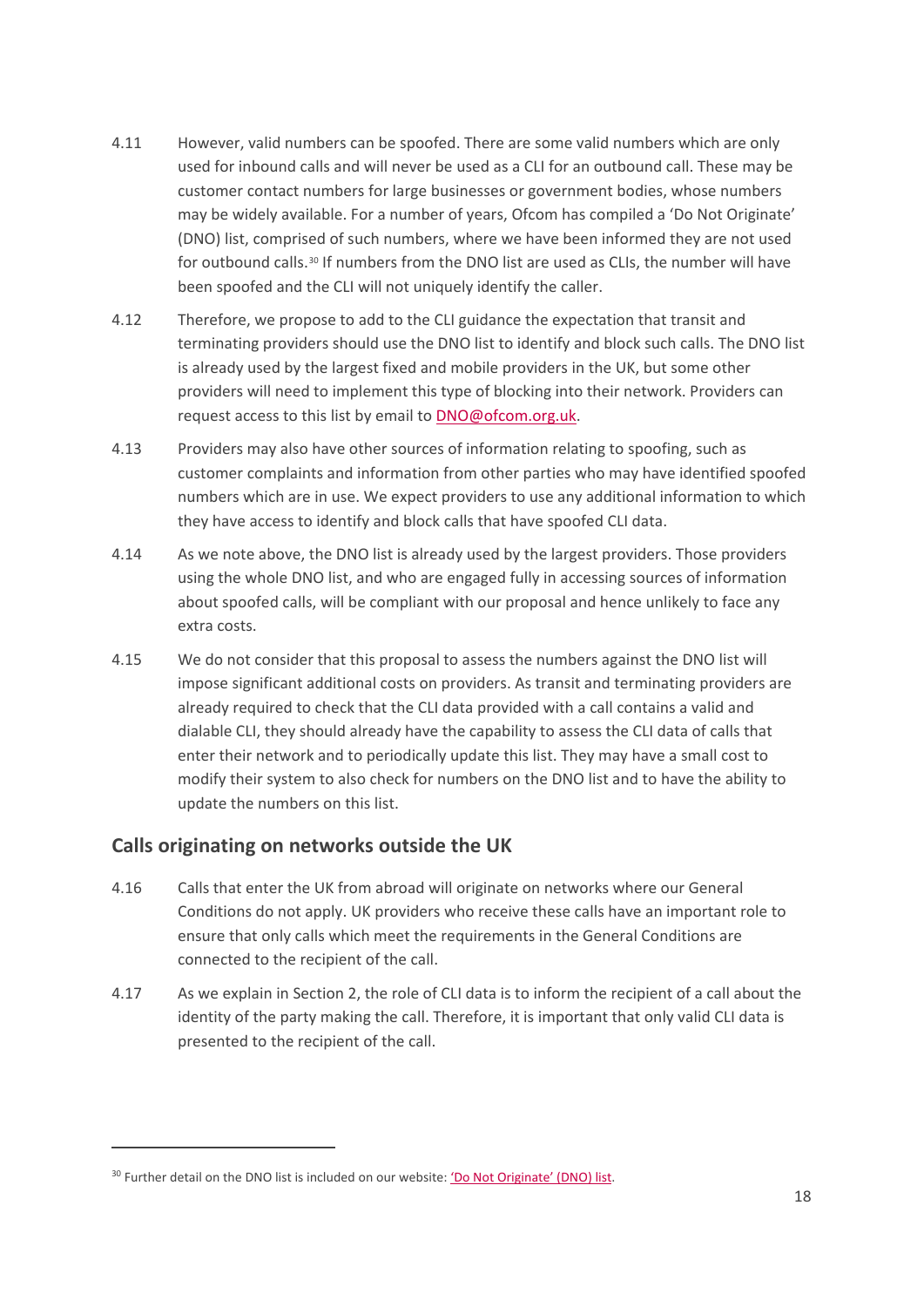#### **Blocking calls with invalid CLI that originate abroad**

- 4.18 For calls that originate on a network outside the UK where the General Conditions do not apply, there is currently an option in the CLI guidance for the provider who receives the call into the UK public network to replace a CLI that they do not trust with a number from a range that has been allocated to them for this purpose. $31$  This opens up a potential vulnerability whereby scam calls from abroad with invalid CLIs have their CLIs replaced with the special number by the ingress provider. Furthermore, as the UK CLI that is inserted is marked as withheld, the recipient of the call will not have any information provided with the call to help them determine if they wish to answer it.<sup>[32](#page-20-1)</sup>
- 4.19 It is important that recipients of calls have accurate information about the calling party to decide if they wish to answer a call. Therefore, we are now proposing, when calls originate on a network outside the UK and the provider at the point of ingress considers the number to be an invalid CLI, that such calls should be blocked.
- 4.20 This change would affect the providers who receive calls into the UK public networks from abroad. Providers should use information to which they have access to determine if the CLI provided with the call is a valid and dialable number. As a minimum the CLI should comply with the format for international telephone numbers as set out in ITU-T numbering plan E.164.[33](#page-20-2) Some providers may have access to other information about numbering, such as numbering allocation in the country where the call was originated, and we would encourage providers to use this information to ensure that only calls with valid and dialable CLI are connected to the call recipient.
- 4.21 There is a risk that consumers are harmed if some legitimate calls are blocked as a result of this proposed change. This could happen if a legitimate caller from abroad has requested to withhold their CLI and their provider has removed the CLI data from the call, or where CLI data is corrupted as the call has been passed between different networks. It could also be due to countries having different rules on the provision of CLI data with a call. It is difficult to assess the extent of this issue in advance or quantify the potential harm to consumers though we have no reason to expect it to be large.
- 4.22 To mitigate this risk, providers may be able to work with their international partners to improve how the integrity of the CLI data is maintained throughout a call, so that valid CLI data is provided on ingress to UK networks. For example, providers may build trusted relationships so that the privacy marking for calls can be respected. This would allow

<span id="page-20-0"></span><sup>&</sup>lt;sup>31</sup> See 4.15 of the current CLI guidance. This was introduced so that calls that were generated on a network outside the scope of our guidance could be connected to the recipient of the call even where the CLI data was deemed to be unreliable.

<span id="page-20-1"></span><sup>&</sup>lt;sup>32</sup> The replacement of the original CLI also means that the terminating provider may not be able to identify the originating country for the call. This means that the call termination rate for these calls is likely to be subject to rates dependent on commercial negotiations, rather than the regulated rate where applicable. Our proposed change would mean that the terminating provider should always have access to the CLI data relating to the call and therefore the appropriate call termination rate can be charged.<br><sup>33</sup> International Telecommunications Union, October 2010[. E.164: the international telecommunication numbering plan.](https://www.itu.int/rec/T-REC-E.164/en)

<span id="page-20-2"></span>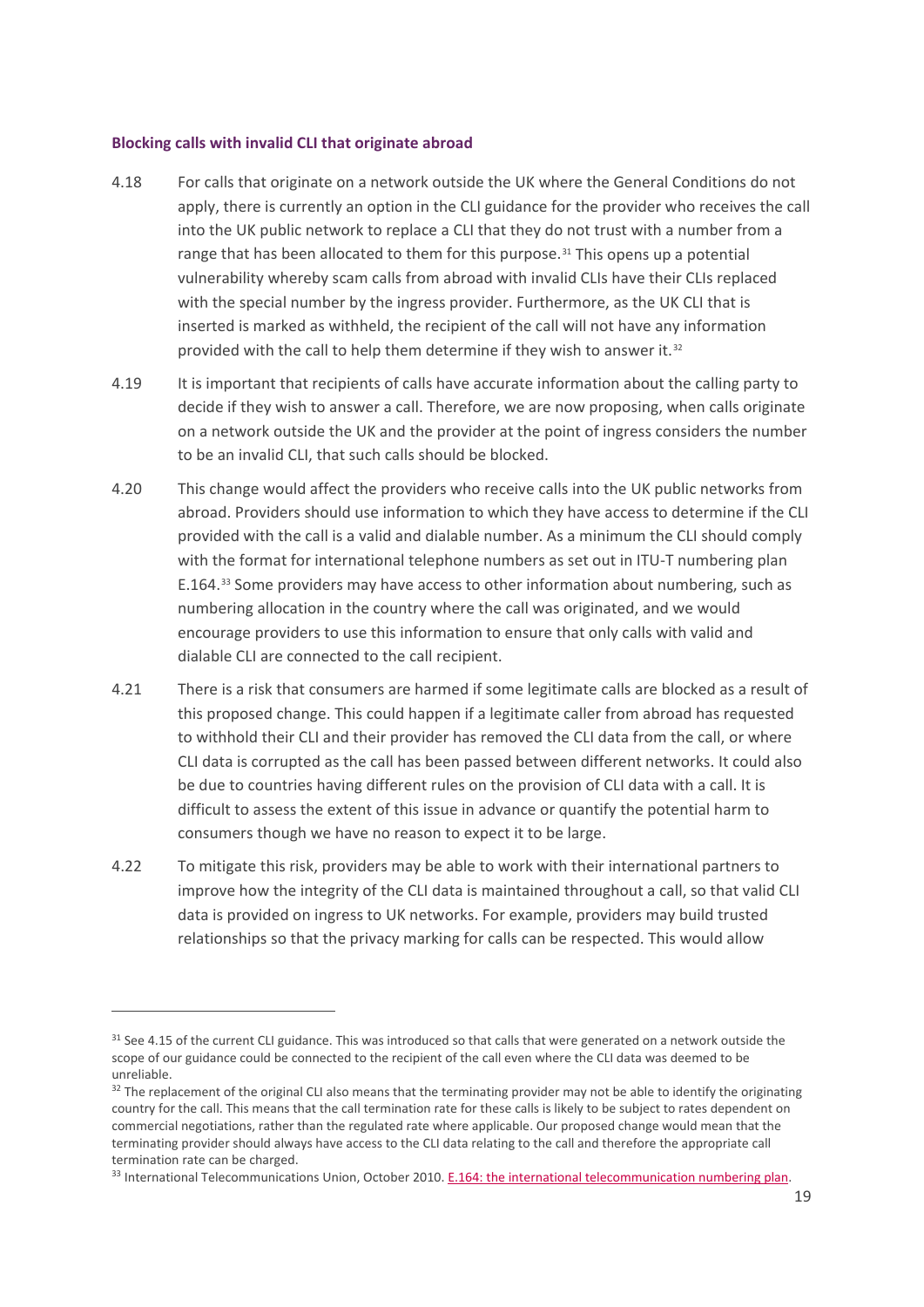withheld CLI data to be provided to providers involved in the transmission of the call, as the terminating network can be trusted to not display it to the recipient.

4.23 We do not consider that this proposed change to the guidance will impose any significant costs on providers. This is because providers should already be able to identify calls from international networks that have problematic CLIs, as they are already required to identify and label such calls. Under our proposal, instead of labelling these calls, providers will need to block them instead. This is likely to involve making a small change to their systems.

#### **Calls originating from abroad that use a UK CLI**

- 4.24 There are two numbers associated with CLI data, the Presentation Number<sup>[34](#page-21-0)</sup> and the Network Number. The Network Number identifies the fixed ingress into the public network or a subscriber that has non-fixed access to the public network. Calls from abroad should not use UK CLI as a Network Number, except in a limited number of legitimate use cases, which are set out in paragraph 4.17 of the proposed revised guidance at Annex 2.[35](#page-21-1) Providers have developed guidance on blocking inbound international calls with UK CLI as a Network Number via NICC, the industry standards body, in ND1447.[36](#page-21-2)
- 4.25 Scammers may spoof a UK CLI so that a call from abroad appears to have originated in the UK. Therefore, we propose that the CLI guidance states that providers should identify and block calls from abroad which are not within the legitimate use scenarios specified in the guidance. This proposal would mean that for cases falling outside these use scenarios, callers and providers outside the UK would not be able to use a UK CLI as a Network Number. The Network Number should be one that accurately represents the origin of the call or where the call has first connected to the public network.
- 4.26 We note that some providers have already implemented this type of blocking in their networks and we understand that others have plans to roll it out. However, all providers who receive traffic from outside the UK need to do so in order that such calls are not connected to UK consumers through a provider who has not implemented it.
- 4.27 We also note that legitimate calls from overseas, such as call centres that operate on behalf of a UK business, will not be blocked. In paragraph 4.17 of the proposed CLI guidance at Annex 2, we set out an exemption for calls from UK customers hosted onto an overseas node, where this traffic should be routed over a pre-agreed interconnect.<sup>[37](#page-21-3)</sup> Callers from abroad can also continue to use a UK CLI as a Presentation Number provided that the Network Number identifies the source of the call, for example by using a number from the country where the call has originated.
- 4.28 While blocking calls that spoof a UK CLI as a Network Number should help reduce the volume of potentially harmful calls entering UK networks, we recognise it will not

<span id="page-21-1"></span><sup>35</sup> Annex 2: [Draft] Guidance [on the provision of Calling Line Identification facilities and other related services](https://www.ofcom.org.uk/__data/assets/pdf_file/0017/232073/proposed-guidance-provision-of-cli-facilities.pdf)

<span id="page-21-0"></span><sup>&</sup>lt;sup>34</sup> The Presentation Number is a number nominated or provided by the caller that can identify the caller or be used to make a return or subsequent call.

<span id="page-21-2"></span><sup>&</sup>lt;sup>36</sup> NICC, April 2021. [ND1447: guidance on blocking of inbound international calls with UK Network Number as CLI](https://niccstandards.org.uk/wp-content/uploads/2021/04/ND1447V1.1.1.pdf) ('ND1447')

<span id="page-21-3"></span><sup>&</sup>lt;sup>37</sup> Annex 2: [Draft] Guidance [on the provision of Calling Line Identification facilities and other related services](https://www.ofcom.org.uk/__data/assets/pdf_file/0017/232073/proposed-guidance-provision-of-cli-facilities.pdf)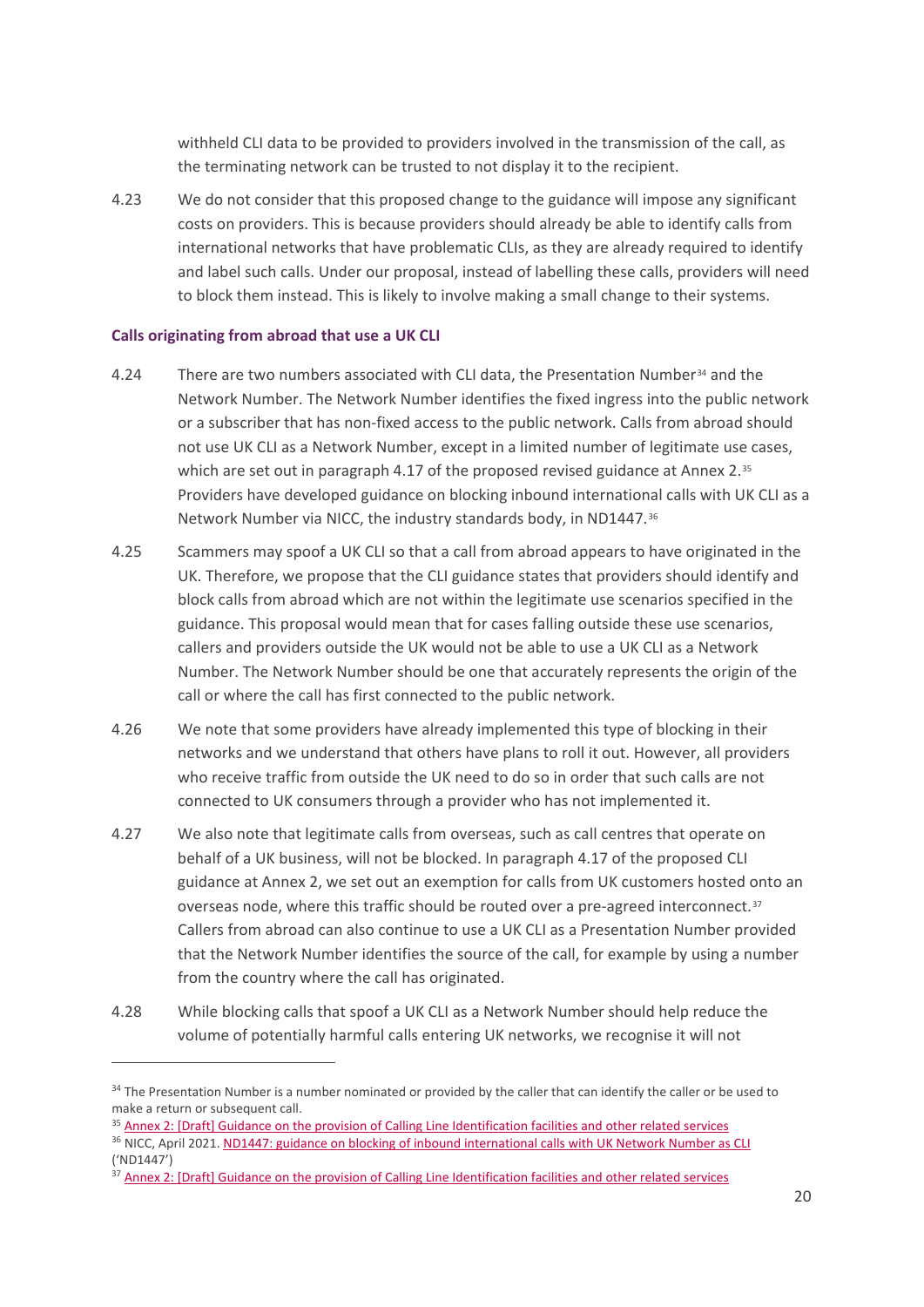completely stop scam and nuisance calls that originate from abroad. For example, scammers may move to spoofing UK mobile numbers or use an international number as a Network Number instead. However, people are likely to expect established businesses to call them on a geographic or non-geographic number, rather than a mobile number. Therefore, preventing scammers from originating calls abroad that spoof a UK CLI as a Network Number should make it harder for those scammers to execute fraud involving the misrepresentation of a business.

- 4.29 In the main, it is the larger providers who receive calls from a network abroad and connect these to the UK public network. We understand that many of these providers are already planning to implement this type of blocking into their network and a small number have already completed their implementation. It is unlikely that such operators will face any extra costs from these proposals. However, for those smaller providers who have no plans to implement this type of call blocking, one off changes to their systems will likely be required, which will result in some additional systems costs.
- <span id="page-22-0"></span>4.30 Providers may also need to liaise with their international interconnecting partners to ensure that calls that have a legitimate reason to use a UK CLI as a Network Number can be routed through a recognised route and these calls are not blocked. We consider that these incremental costs are likely to be administrative and technical in nature and may involve both one off and ongoing costs.

## **Other changes to the CLI guidance based on feedback from providers**

4.31 We have received some requests for clarification of other elements of the CLI guidance.

#### **CLIs that generate an excessive or unexpected call charge**

4.32 The CLI guidance currently states that the Presentation Number, i.e. the CLI which is displayed to the recipient of the call, "must not be a number that connects to a Premium Rate Service (e.g. prefixed 09), or a revenue sharing number that generates an excessive or unexpected call charge". The intention of this requirement is that consumers should not incur unexpected call charges if they place a return or subsequent call to a number that has called them. We have received enquiries from providers as to what we mean by "an excessive" call charge.

#### **Prohibition on the use of 09 non-geographic numbers**

4.33 We propose to specify in our guidance that the prohibition applies to 09 non-geographic numbers only, i.e. numbers starting 090, 091 and 098. This is where there is the greatest scope for consumer harm from unexpected call charges, as the applicable service charge is currently set in the Numbering Plan at a maximum of 300 pence per minute, where the Service Charge comprises or includes a pence per minute rate, or 500 pence per call where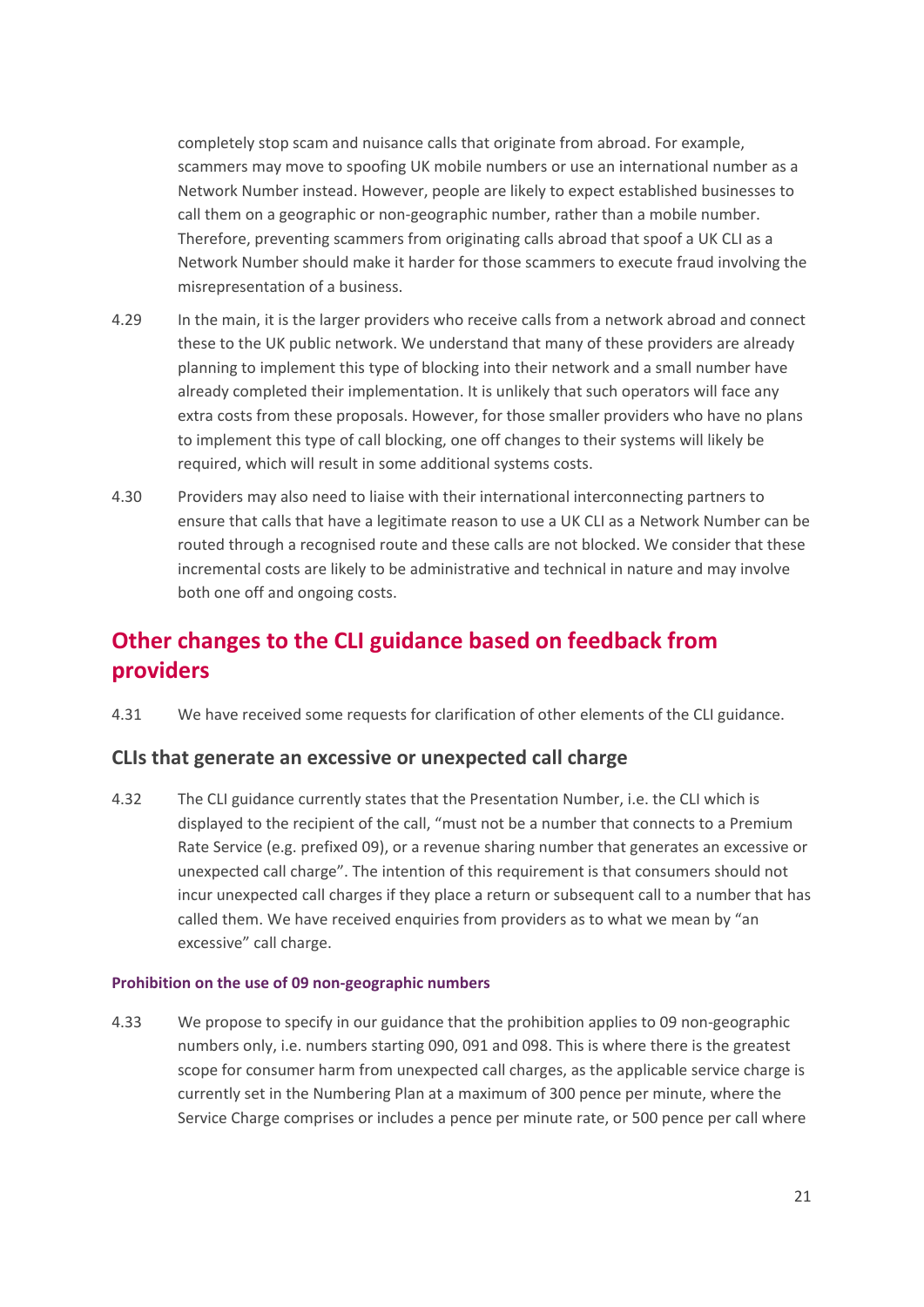the Service Charge is set at a pence per call rate. This is significantly higher than the Service Charge set for 084 and 087 non-geographic numbers.<sup>[38](#page-23-0)</sup>

- 4.34 We consider that the specification should help meet Ofcom's objective of providing greater clarity to providers as to how to manage CLIs. It should therefore be beneficial to industry stakeholders. There will be no change for consumers as they should already not receive calls with 09 CLIs.
- 4.35 This clarification should not require any direct changes (technically or administratively) for providers and so is not expected to result in any costs. The current CLI guidance already states that a Presentation Number must not be a number that connects to a Premium Rate Service (e.g. prefixed 09), so premium rate numbers starting 090, 091 and 098 should already not be used as Presentation Numbers.

#### **Use of 084 and 087 non-geographic numbers**

- 4.36 We are currently considering the future role of 084 and 087 non-geographic numbers as part of our Future of Telephone Numbers review.[39](#page-23-1) That review is looking at the rules that govern the use of numbers in the UK to ensure that they continue to promote consumer confidence in telephone services. Our review has found the potential for consumer harm due to concerns about call costs, including uncertainty about those costs, for calls to 084 and 087 numbers.
- 4.37 In order to increase pricing transparency, we require that when a service provider advertises, promotes or procures the advertisement or promotion of 084 and 087 numbers (as well as 09 non-geographic numbers and 118 directory enquiry numbers), it must include the Service Charge in a prominent position and in close proximity to the number.<sup>[40](#page-23-2)</sup> However, using an 084 or 087 Presentation Number as the CLI does not provide an opportunity to advertise the Service Charge. This can result in unexpected call charges if a caller makes a return or subsequent call.
- 4.38 As part of the Future of Numbering review we are seeking further evidence to understand how 084 and 087 numbers are being used and their value to consumers.[41](#page-23-3) To inform the review and this consultation on the CLI guidance, we would like to explore the use of 084 and 087 numbers as Presentation Numbers, as well as the impact of potentially prohibiting that use. For instance, the revenue sharing aspect of those numbers may incentivise 'missed call' scams, where 084 and 087 numbers form the presented CLI, leading to consumer harm through the unexpected cost of a return call. However, in considering whether it would be in the consumer interest to propose a prohibition on the use of 084 and 087 as Presentation Numbers, we also need to understand how to manage any impact

<span id="page-23-1"></span><span id="page-23-0"></span><sup>&</sup>lt;sup>38</sup> Ofcom, December 2021. <u>National Numbering Plan</u>.<br><sup>39</sup> Ofcom, 2019[. Future of Telephone Numbers: First Consultation](https://www.ofcom.org.uk/__data/assets/pdf_file/0022/144373/future-of-telephone-numbers.pdf) and Ofcom, 2021, Future of Telephone Numbers: Second [Consultation.](https://www.ofcom.org.uk/consultations-and-statements/category-1/future-of-telephone-numbers) 40 Ofcom, [Numbering Condition Binding Non-Providers.](https://www.ofcom.org.uk/__data/assets/pdf_file/0018/116532/Non-Provide-Numbering-Condition.pdf)

<span id="page-23-2"></span>

<span id="page-23-3"></span><sup>41</sup> Ofcom, 2021[. Future of Telephone Numbers: Second Consultation.](https://www.ofcom.org.uk/consultations-and-statements/category-1/future-of-telephone-numbers)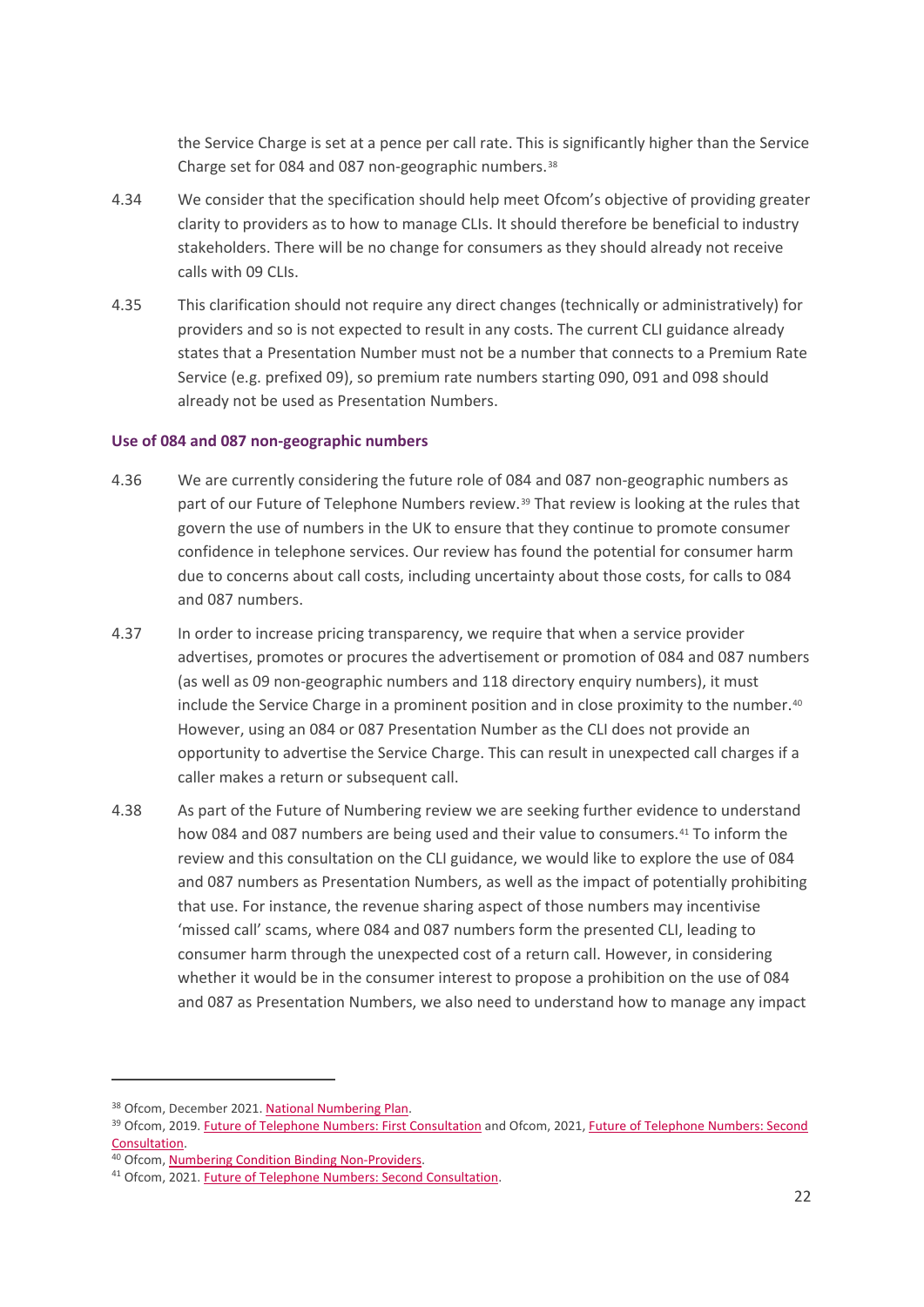from such a proposal, e.g. the need to replace 084 or 087 Presentation Numbers if used for outbound calls for socially valuable services such as personal alarm systems.

4.39 We would welcome stakeholder views on the use of 084 and 087 as Presentation Numbers and any potential impact on prohibiting their use in the CLI guidance. However, at this stage, 10- and 11-digit numbers, other than 09 non-geographic numbers, can continue to be used as Presentation Numbers.

#### **Use of non-geographic numbers as Network Numbers**

- 4.40 In 2019 we consulted on whether non-geographic numbers could be used as Network Numbers, following a request for clarification from a provider.<sup>[42](#page-24-0)</sup> At the time, we identified that some providers already use non-geographic numbers as Network Numbers and therefore published a clarification that the CLI guidance did not expressly preclude the use of non-geographic numbers as Network Numbers.<sup>[43](#page-24-1)</sup>
- 4.41 However, as set out in Section [2](#page-4-0) of this document, a fundamental principle of CLI is that the number provided with a call should represent the true source of that call. The Network Number is a number that should unambiguously identify the line identity of the fixed access ingress to the public network, or the subscriber or terminal/telephone that has nonfixed access to the network. Therefore, we consider that the Network Number should be either a geographic number for a fixed access ingress, or a mobile number for a call originating on a non-fixed network. We are proposing to add to the CLI guidance that, for calls that enter the network from a fixed access ingress, the Network Number should not be a non-geographic number, as this would not be associated with a particular fixed ingress. This would require providers to update CLI data for customers that are currently using a non-geographic number as a Network Number for such calls.
- 4.42 Where there is both a Network Number and a Presentation Number, the Network Number (unlike the Presentation Number) is not shown directly to an end user. Where previously the non-geographic number has been used as the sole CLI for that call, it can still be used as a Presentation Number, provided that the Network Number is a geographic number. In these call cases, there will be no direct implications for end users of these changes.
- 4.43 We also consider that this change should help to improve providers' confidence that the Network Number identifies the origination point of a call. It should therefore be beneficial to industry stakeholders. Hence, it should help meet Ofcom's objectives both of improving trust in CLIs and the UK telephone system and providing greater clarity to providers as to how to manage CLIs.
- 4.44 This proposed change will mean that companies who currently use non-geographic numbers as Network Numbers will have to update their CLI data to change these numbers to ensure that they reflect the true source of the call. We expect this to be a

<span id="page-24-0"></span> $42$  Ofcom 2019. Consultation on the Calling Line Identification guidelines: a consultation on the types of numbers that can be used [as Network Numbers.](https://www.ofcom.org.uk/__data/assets/pdf_file/0034/176794/consultation-on-the-calling-line-identification-guidelines.pdf)<br><sup>43</sup> Ofcom, April 2020[. Deferred final statement: consultation on the Calling Line Identification guidelines.](https://www.ofcom.org.uk/consultations-and-statements/category-3/cli-guidance-consultation)

<span id="page-24-1"></span>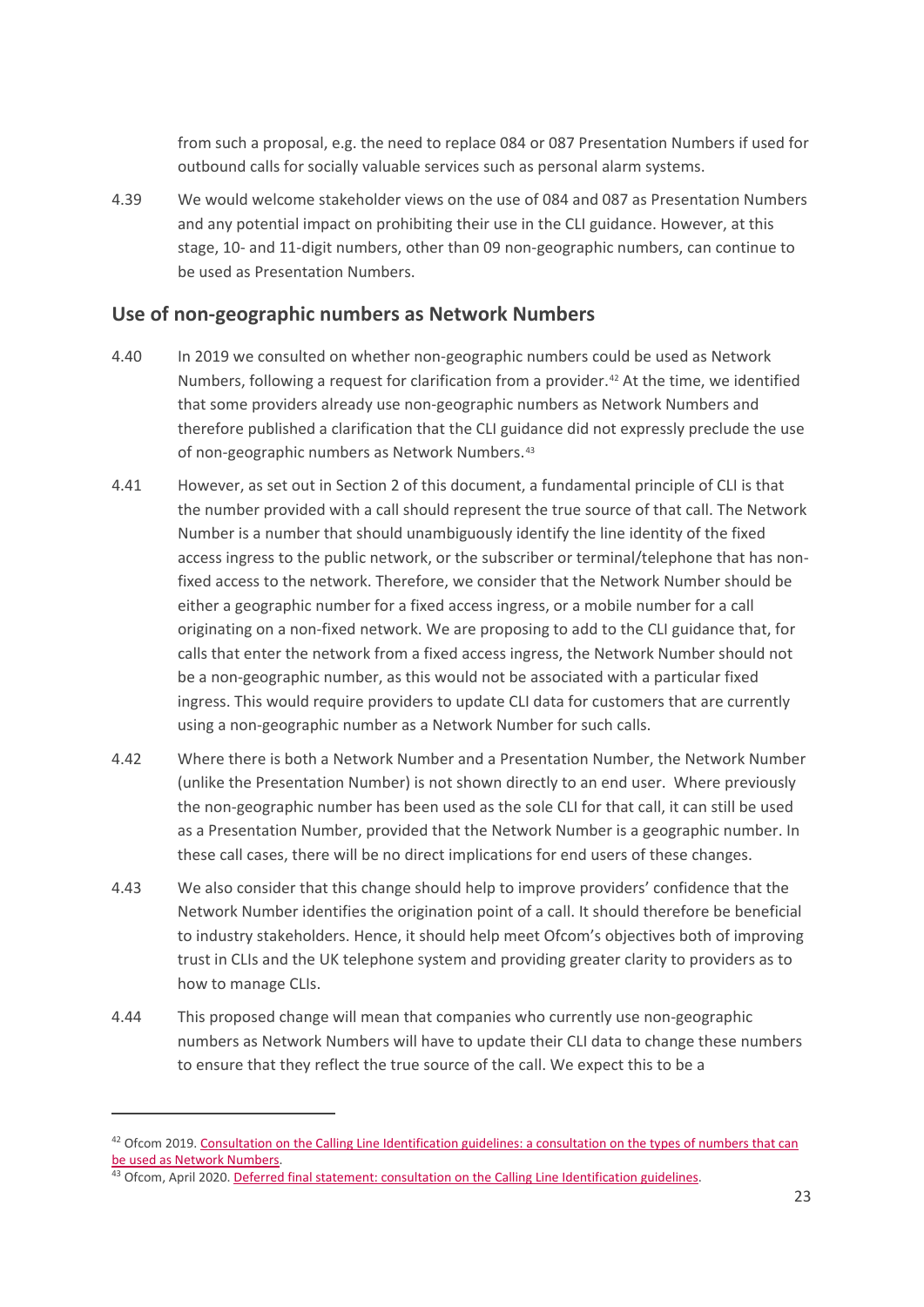straightforward task, and any administrative cost associated with this will be minor and incurred only once. These companies will also have six months to make this change.

#### **Display name information**

- 4.45 In addition to the telephone number of the caller, some calling technologies, such as SIP, also permit the inclusion of an optional display name field. CLI data is defined in the General Conditions as "*the contents of all signaling messages which can be used between Communications Providers and/or between Communications Providers and End-Users to signal the origin of the call and/or the identity of the calling party, including any associated privacy markings."* Hence, CLIs may include the display name information. We propose to clarify in the CLI guidance that CLI data may also include an optional display name field.
- 4.46 As we set out in Section [2,](#page-4-0) it is important that CLI data accurately identifies the caller. Therefore, we are also proposing to state in the CLI guidance that display name information should not be displayed to the call recipient unless the provider is confident that it is accurate. As there is currently no set standard for the provision of display name information, it is unlikely that a provider will be confident of this information unless they are also the originating provider of the call or they have a way to verify this information with the originating provider.
- 4.47 We consider that this clarification to our guidance offers potential benefits to both providers and end users. First it makes clear that providers can invest in display name CLIs. This enables an area of potential innovation in the provision of CLI which could benefit both the innovating providers and end consumers receiving new services.
- 4.48 Second, it should further benefit people using voice calls by protecting them via the requirement for accuracy in display name CLIs. This should help meet Ofcom's objective of improving trust in CLIs and the UK telephone system.
- 4.49 Finally, those providers who begin to use display names within CLIs will benefit, as they will have increased clarity as to what they must do to be compliant, which should reduce their risks of being non-compliant with their obligations. Therefore, this clarification should help meet Ofcom's objective of providing greater clarity in the guidance to providers as to how to manage CLIs.
- 4.50 Display name information is not commonly used by providers in the UK. It is an optional feature that could enable providers to innovate in this area, if they can fulfil the accuracy requirements. Therefore, this change to our CLI guidance would only affect costs to providers if they chose to provide this feature. We consider it likely that they would only do so if they felt that the benefits to their business outweighed the costs.

## **Proposed implementation date**

4.51 The CLI guidance sets out what we expect providers to do to comply with GC C6. In paragraph [3.18,](#page-16-0) we proposed that the modification to GC C6.6 should come into force six months after the publication of our statement (which is planned for Autumn 2022). To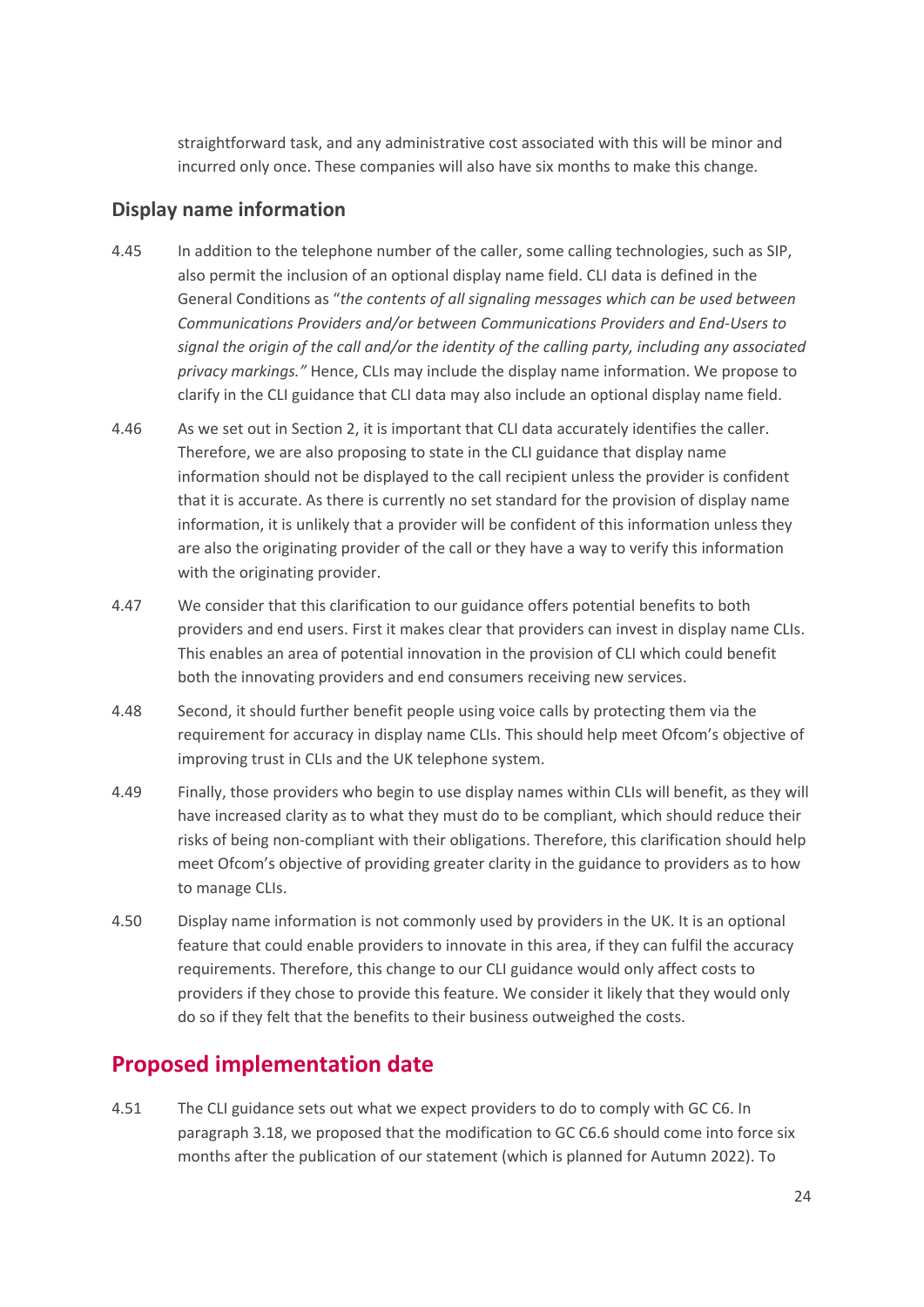support the proposed modification, we propose that the changes to the CLI guidance set out in this section come into force at the same time.

## **Consultation question**

- 3. Do you agree with the proposed changes to the CLI guidance? Please provide reasons for your response. Please set out your comments on each of the proposed changes separately.
- 4. Do you have any comments on the use of 084 and 087 non-geographic numbers as Presentation Numbers and/or on the impact if the use of 084 and 087 numbers as Presentation Numbers was prohibited in the CLI guidance? Are you aware of any examples of the use of 084 or 087 numbers as Presentation Numbers?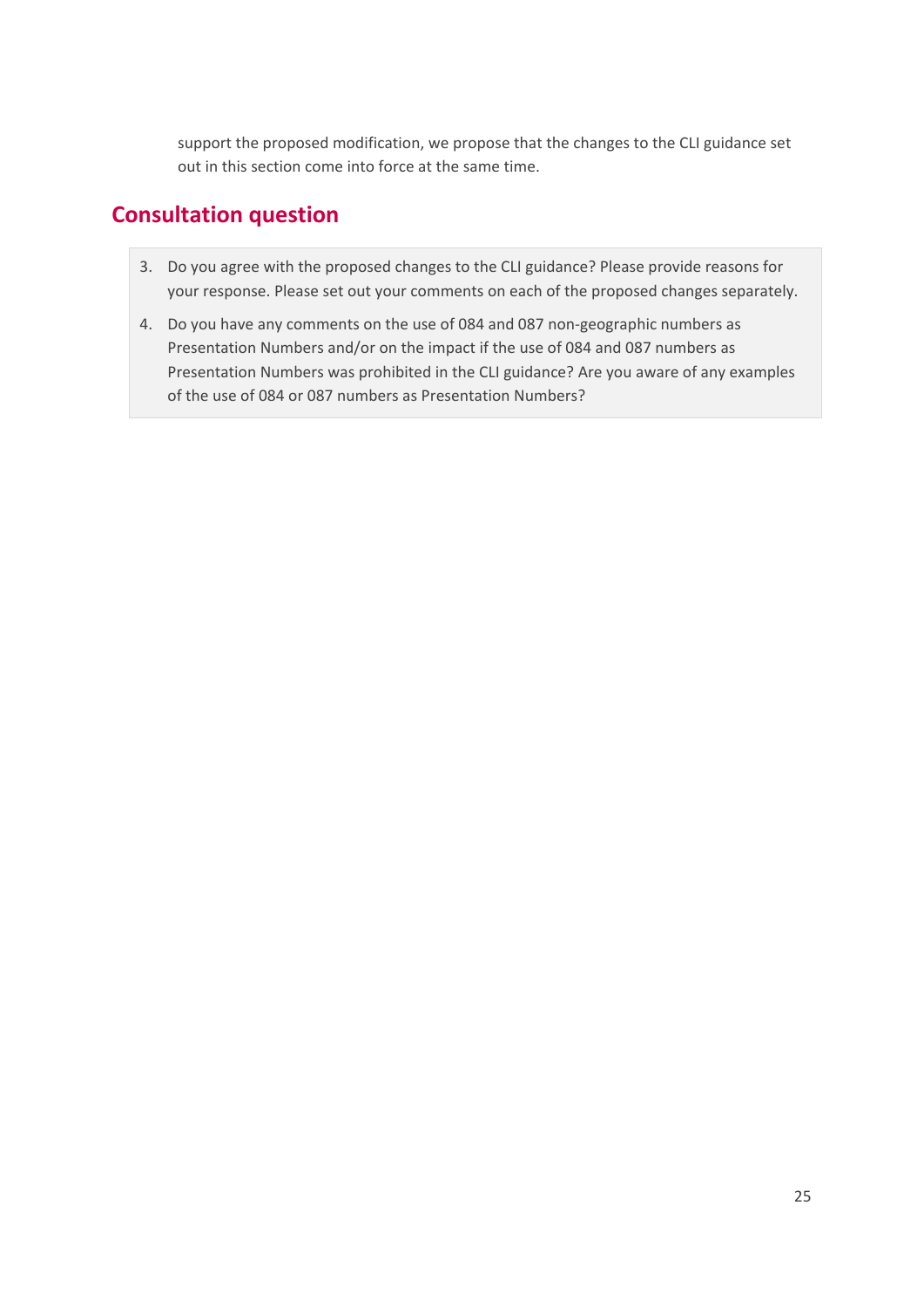# <span id="page-27-0"></span>A1. Notification of proposed modification to the General Conditions under sections 48(1) and 48A(3) of the Act

- A1.1 Ofcom, in accordance with sections 48(1) and 48A(3) of the Act, hereby makes the following proposal for modifying General Condition C6.
- A1.2 The proposed modification is set out in Schedule 1 to this Notification.
- A1.3 Ofcom's reasons for making the proposal and the effect of the proposal is set out in the document accompanying this Notification.
- A1.4 Ofcom considers that the proposal complies with the requirements of sections 45 to 49C of the Act, insofar as they are applicable.
- A1.5 In making the proposal, Ofcom has considered and acted in accordance with its general duties under section 3 of the Act and the six requirements set out in section 4 of the Act. Ofcom has also had regard to the Statement of Strategic Priorities in making the proposal referred to in this Notification.
- A1.6 Representations may be made to Ofcom about the proposal set out in this Notification by 20 April 2022 at 5pm.
- A1.7 If implemented, the proposed modification shall enter into force on the date specified in the final Notification relating to this proposal.
- A1.8 A copy of this Notification and the accompanying consultation document has been sent to the Secretary of State in accordance with section 48C(1) of the Act.
- A1.9 In this Notification:
	- a) 'the Act' means the Communications Act 2003;
	- b) 'General Conditions of Entitlement' or 'General Conditions' means the general conditions set by Ofcom under section 45 of the Act on 19 September 2017, as amended or replaced from time to time;
	- c) 'Ofcom' means the Office of Communications;
	- d) 'Statement of Strategic Priorities' means the Statement of Strategic Priorities for telecommunications, the management of radio spectrum, and postal services designated by the Secretary of State for Digital, Culture, Media and Sport for the purposes of section 2A of the Communications Act 2003 on 29 October 2019.
- A1.10 Words or expressions shall have the meaning assigned to them in this Notification, and otherwise any word or expression shall have the same meaning as it has in the Act.
- A1.11 For the purposes of interpreting this Notification: (i) headings and titles shall be disregarded; and (ii) the Interpretation Act 1978 shall apply as if this Notification were an Act of Parliament.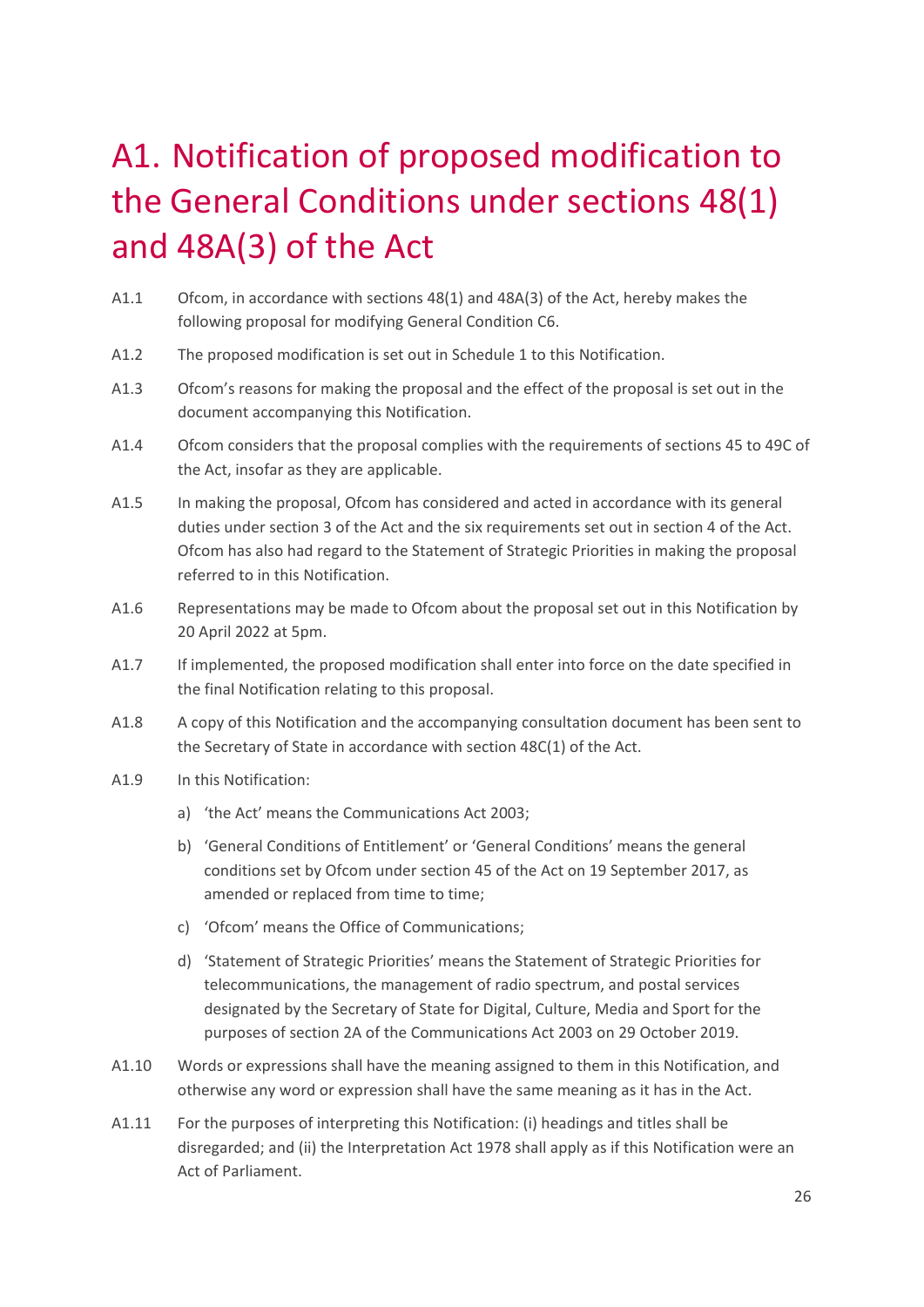A1.12 The Schedules to this Notification shall form part of this Notification.

Signed by<br>Efantige

Fergal Farragher

Director – Telecoms Consumer Protection

A person authorised by Ofcom under paragraph 18 of the Schedule to the Office of Communications Act 2002

23 February 2022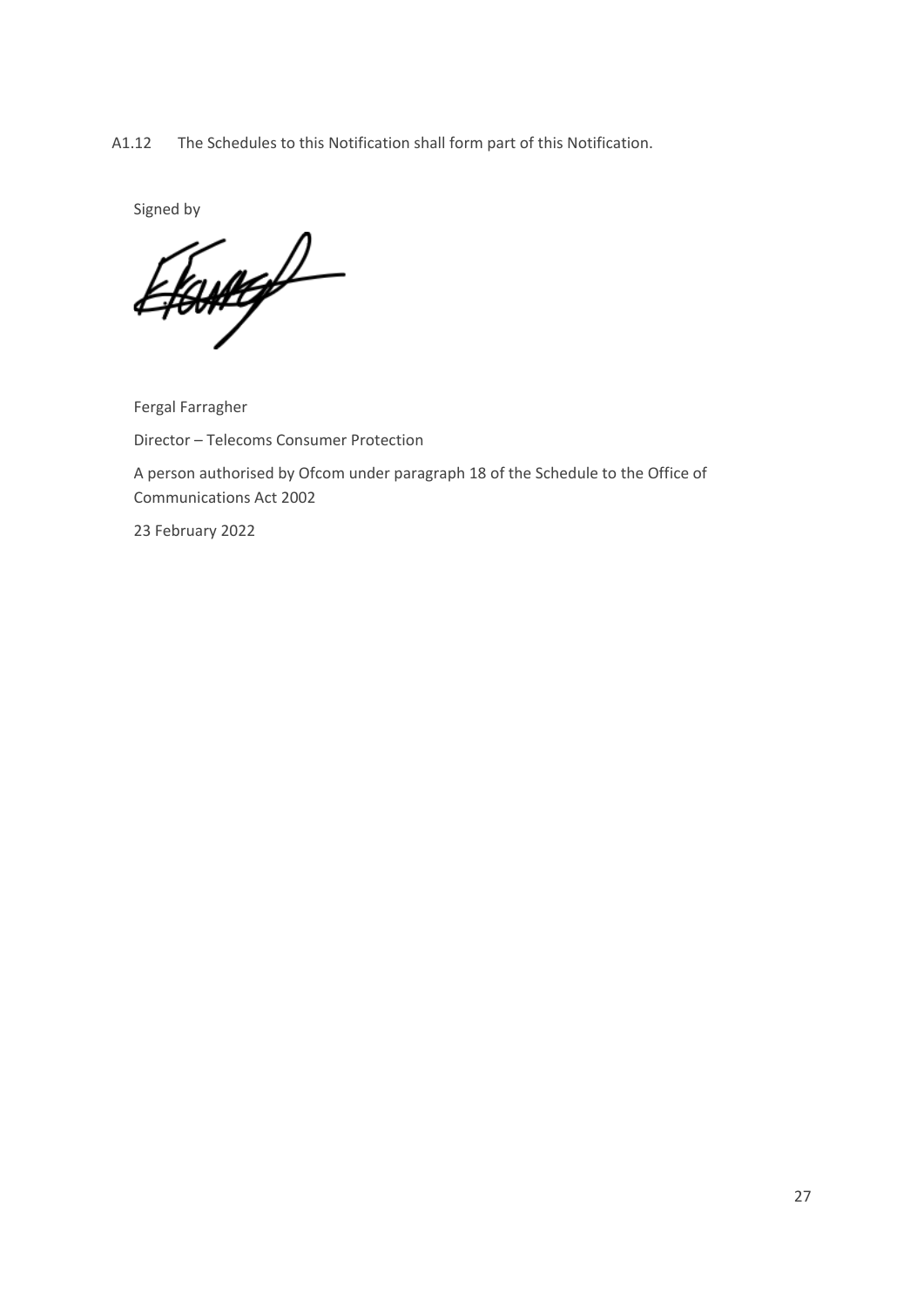# **Schedule 1: Proposed modification to the General Conditions of Entitlement C6**

A1.13 The modification that Ofcom proposes to make to General Condition C6 is shown below as against the current version of the General Condition. The text shown in strikethrough will be deleted and the text underlined will be added.

C6.6 Where technically feasible **Regulated Providers** must**:**

a) take all reasonable steps to identify calls, other than calls to **Emergency Organisations**, in relation to which **invalid or non-diallable the CLI Data** provided is invalid, non-dialable or does not uniquely identify the caller is provided; and b) prevent those calls from being connected to the called party, where such calls are identified.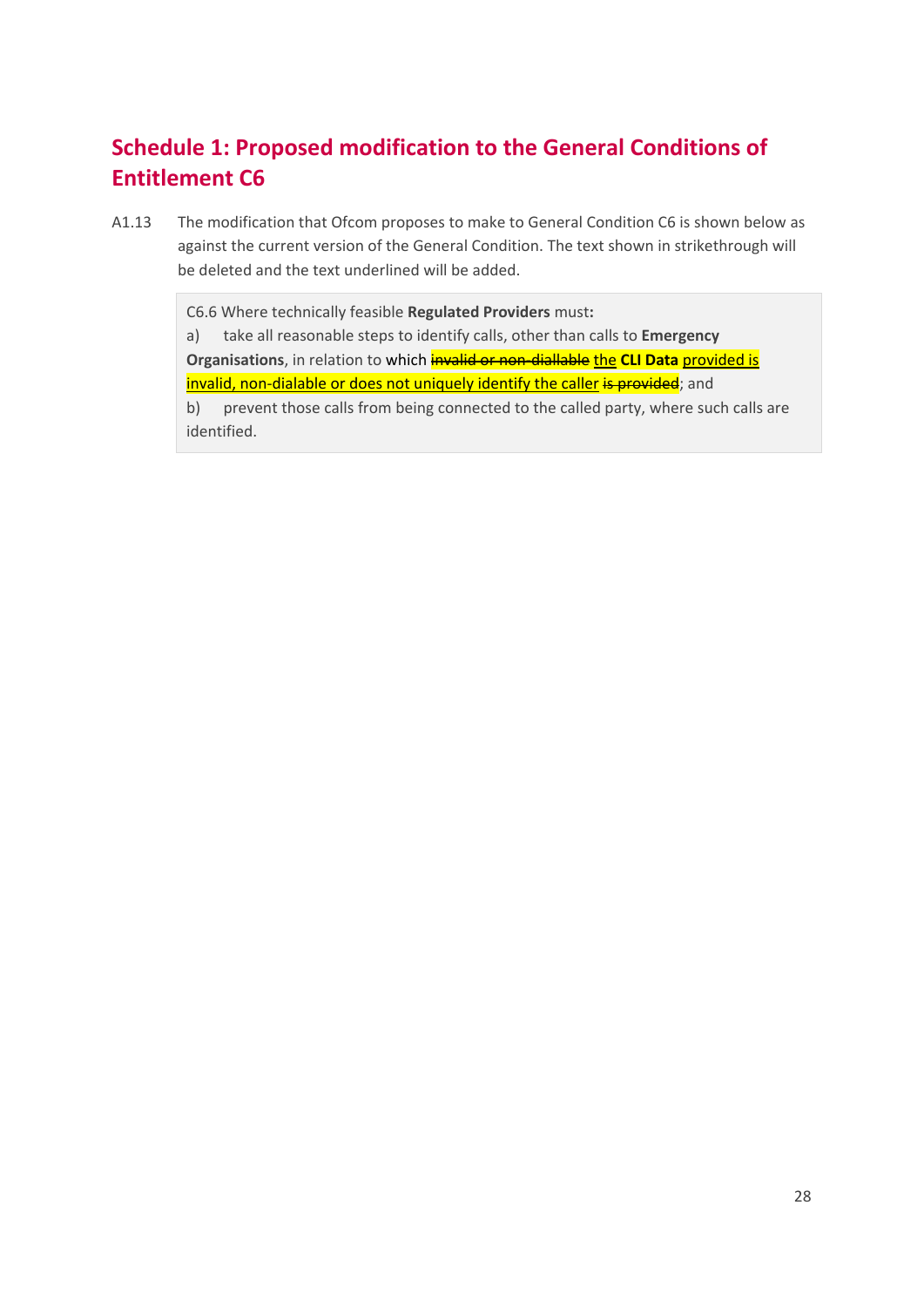# <span id="page-30-0"></span>A2. The CLI guidance with proposed changes

- A2.1 The CLI guidance with proposed changes can be found here: [Annex 2: \[Draft\] Guidance](https://www.ofcom.org.uk/__data/assets/pdf_file/0017/232073/proposed-guidance-provision-of-cli-facilities.pdf) on [the provision of Calling Line Identification facilities and other related services.](https://www.ofcom.org.uk/__data/assets/pdf_file/0017/232073/proposed-guidance-provision-of-cli-facilities.pdf)
- A2.2 Proposed additions to the CLI guidance are **highlighted in yellow** and underlined; proposed deletions are highlighted in yellow and struck through. Minor changes such as formatting of footnotes, and spelling and grammatical changes are not marked up.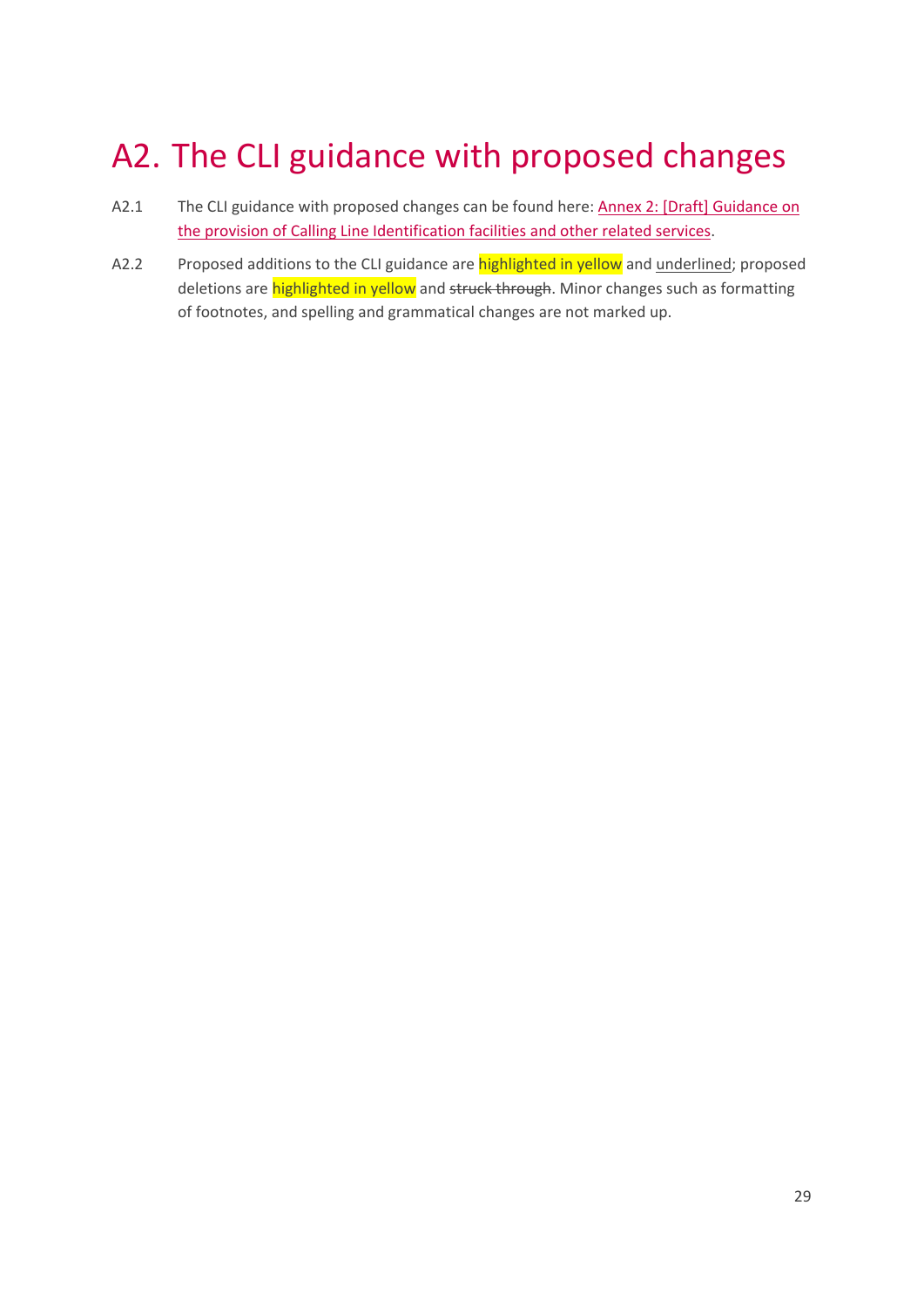# <span id="page-31-0"></span>A3. Responding to this consultation

## **How to respond**

- A3.1 Ofcom would like to receive views and comments on the issues raised in this document, by 5pm on 20 April 2022.
- A3.2 You can download a response form from [https://www.ofcom.org.uk/consultations-and](https://www.ofcom.org.uk/consultations-and-statements/category-2/improving-cli-data-accuracy)[statements/category-2/improving-cli-data-accuracy.](https://www.ofcom.org.uk/consultations-and-statements/category-2/improving-cli-data-accuracy) You can return this by email or post to the address provided in the response form.
- A3.3 If your response is a large file, or has supporting charts, tables or other data, please email it to [scamsconsultations@ofcom.org.uk,](mailto:scamsconsultations@ofcom.org.uk) as an attachment in Microsoft Word format, together with th[e cover sheet.](https://www.ofcom.org.uk/consultations-and-statements/consultation-response-coversheet)
- A3.4 Responses may alternatively be posted to the address below, marked with the title of the consultation:

Scams Consultations Ofcom Riverside House 2A Southwark Bridge Road London SE1 9HA

- A3.5 We welcome responses in formats other than print, for example an audio recording or a British Sign Language video. To respond in BSL:
	- Send us a recording of you signing your response. This should be no longer than 5 minutes. Suitable file formats are DVDs, wmv or QuickTime files. Or
	- Upload a video of you signing your response directly to YouTube (or another hosting site) and send us the link.
- A3.6 We will publish a transcript of any audio or video responses we receive (unless your response is confidential)
- A3.7 We do not need a paper copy of your response as well as an electronic version. We will acknowledge receipt if your response is submitted via the online web form, but not otherwise.
- A3.8 You do not have to answer all the questions in the consultation if you do not have a view; a short response on just one point is fine. We also welcome joint responses.
- A3.9 It would be helpful if your response could include direct answers to the questions asked in the consultation document. The questions are listed at Annex 6. It would also help if you could explain why you hold your views, and what you think the effect of Ofcom's proposals would be.
- A3.10 If you want to discuss the issues and questions raised in this consultation, please contact the scams team at [scamsconsultations@ofcom.org.uk.](mailto:scamsconsultations@ofcom.org.uk)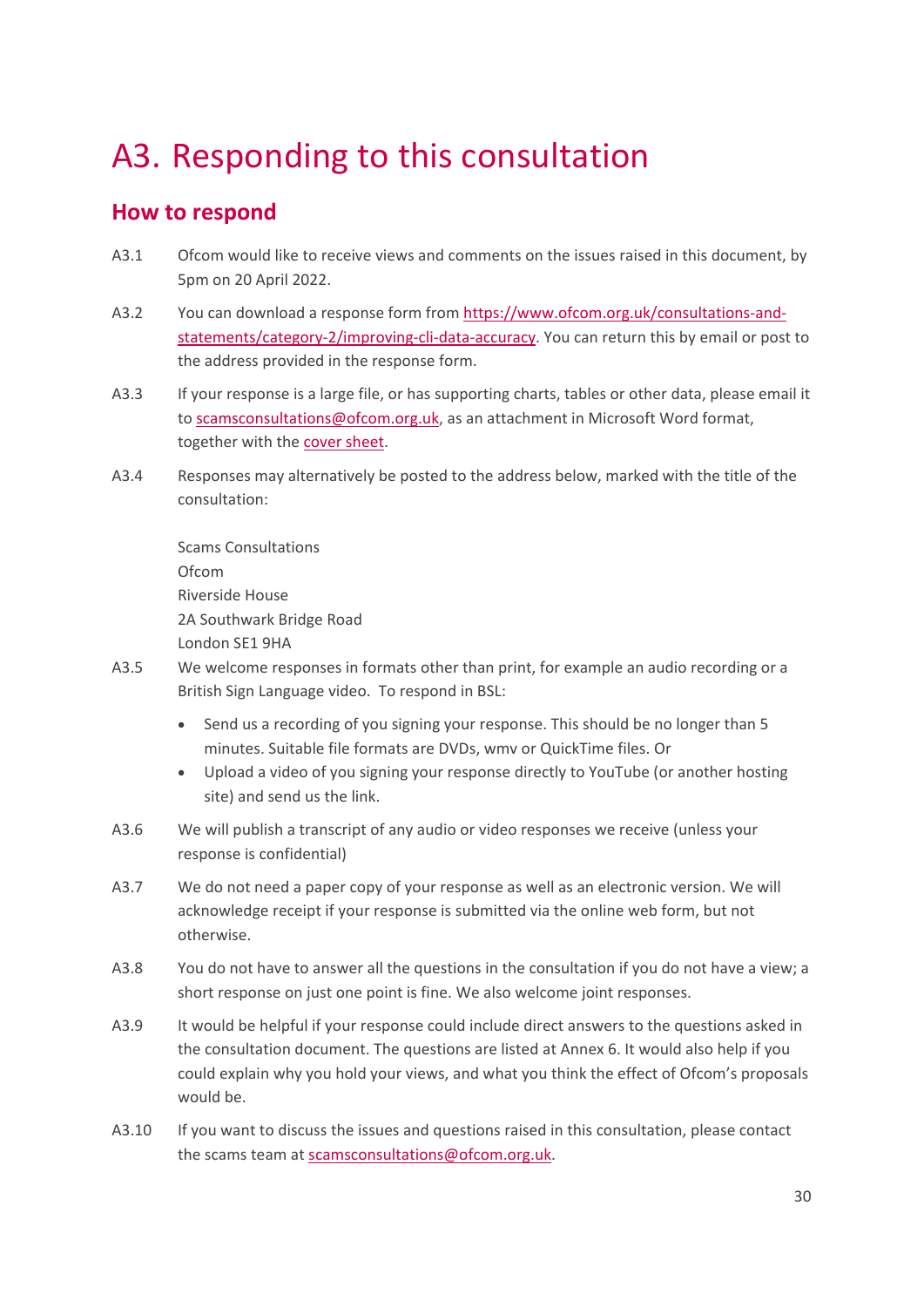# **Confidentiality**

- A3.11 Consultations are more effective if we publish the responses before the consultation period closes. In particular, this can help people and organisations with limited resources or familiarity with the issues to respond in a more informed way. So, in the interests of transparency and good regulatory practice, and because we believe it is important that everyone who is interested in an issue can see other respondents' views, we usually publish all responses on [the Ofcom](http://www.ofcom.org.uk/) website as soon as we receive them.
- A3.12 If you think your response should be kept confidential, please specify which part(s) this applies to, and explain why. Please send any confidential sections as a separate annex. If you want your name, address, other contact details or job title to remain confidential, please provide them only in the cover sheet, so that we don't have to edit your response.
- A3.13 If someone asks us to keep part or all of a response confidential, we will treat this request seriously and try to respect it. But sometimes we will need to publish all responses, including those that are marked as confidential, in order to meet legal obligations.
- A3.14 Please also note that copyright and all other intellectual property in responses will be assumed to be licensed to Ofcom to use. Ofcom's intellectual property rights are explained further in our [Terms of Use.](https://www.ofcom.org.uk/about-ofcom/website/terms-of-use)

### **Next steps**

- A3.15 Following this consultation period, Ofcom plans to publish a statement in Autumn 2022.
- A3.16 If you wish, you can [register to receive mail updates](https://www.ofcom.org.uk/about-ofcom/latest/email-updates) alerting you to new Ofcom publications.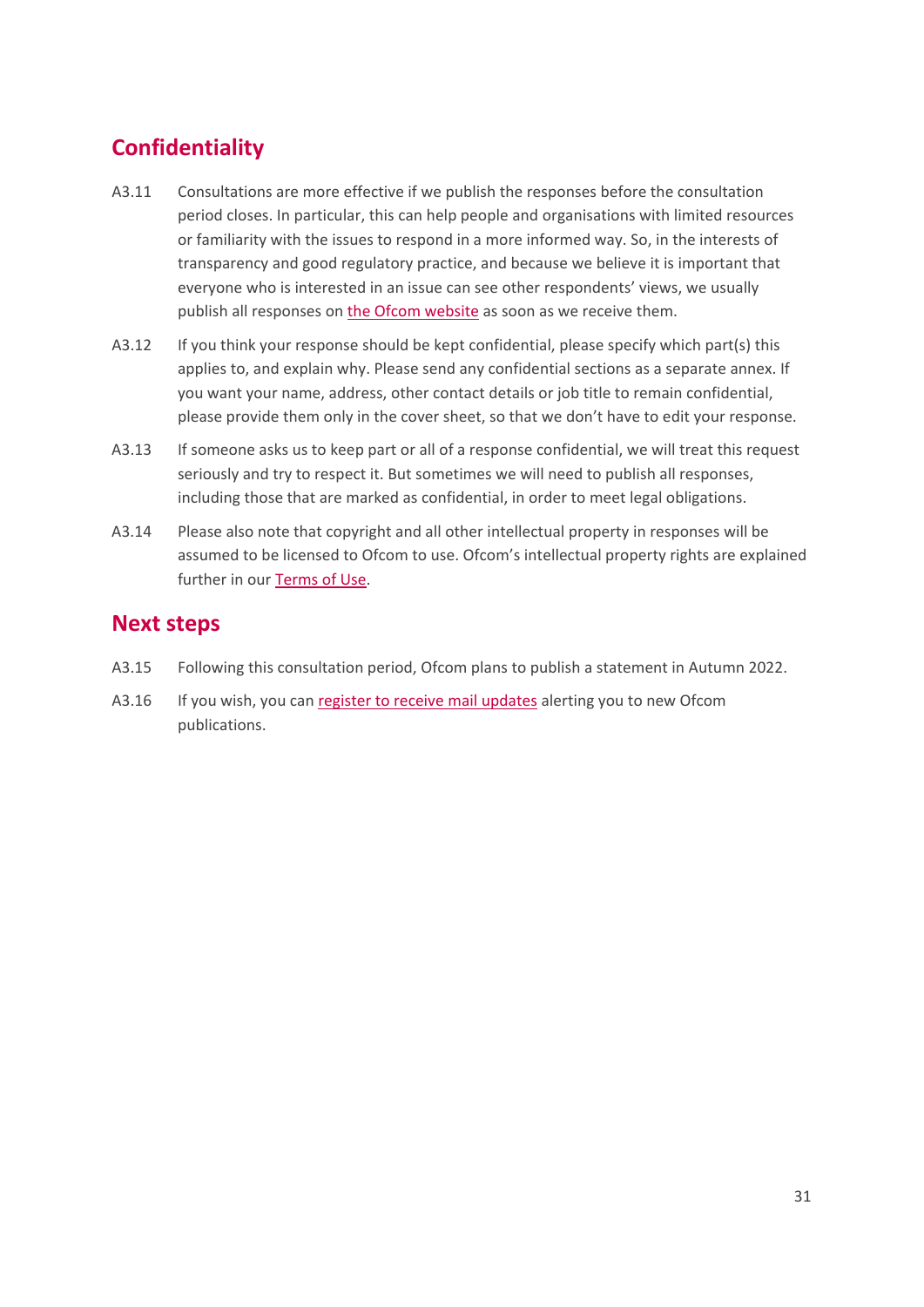## **Ofcom's consultation processes**

- A3.17 Ofcom aims to make responding to a consultation as easy as possible. For more information, please see our consultation principles in Annex 4.
- A3.18 If you have any comments or suggestions on how we manage our consultations, please email us a[t consult@ofcom.org.uk.](mailto:consult@ofcom.org.uk) We particularly welcome ideas on how Ofcom could more effectively seek the views of groups or individuals, such as small businesses and residential consumers, who are less likely to give their opinions through a formal consultation.
- A3.19 If you would like to discuss these issues, or Ofcom's consultation processes more generally, please contact the corporation secretary:

Corporation Secretary Ofcom Riverside House 2a Southwark Bridge Road London SE1 9HA Email: [corporationsecretary@ofcom.org.uk](mailto:corporationsecretary@ofcom.org.uk)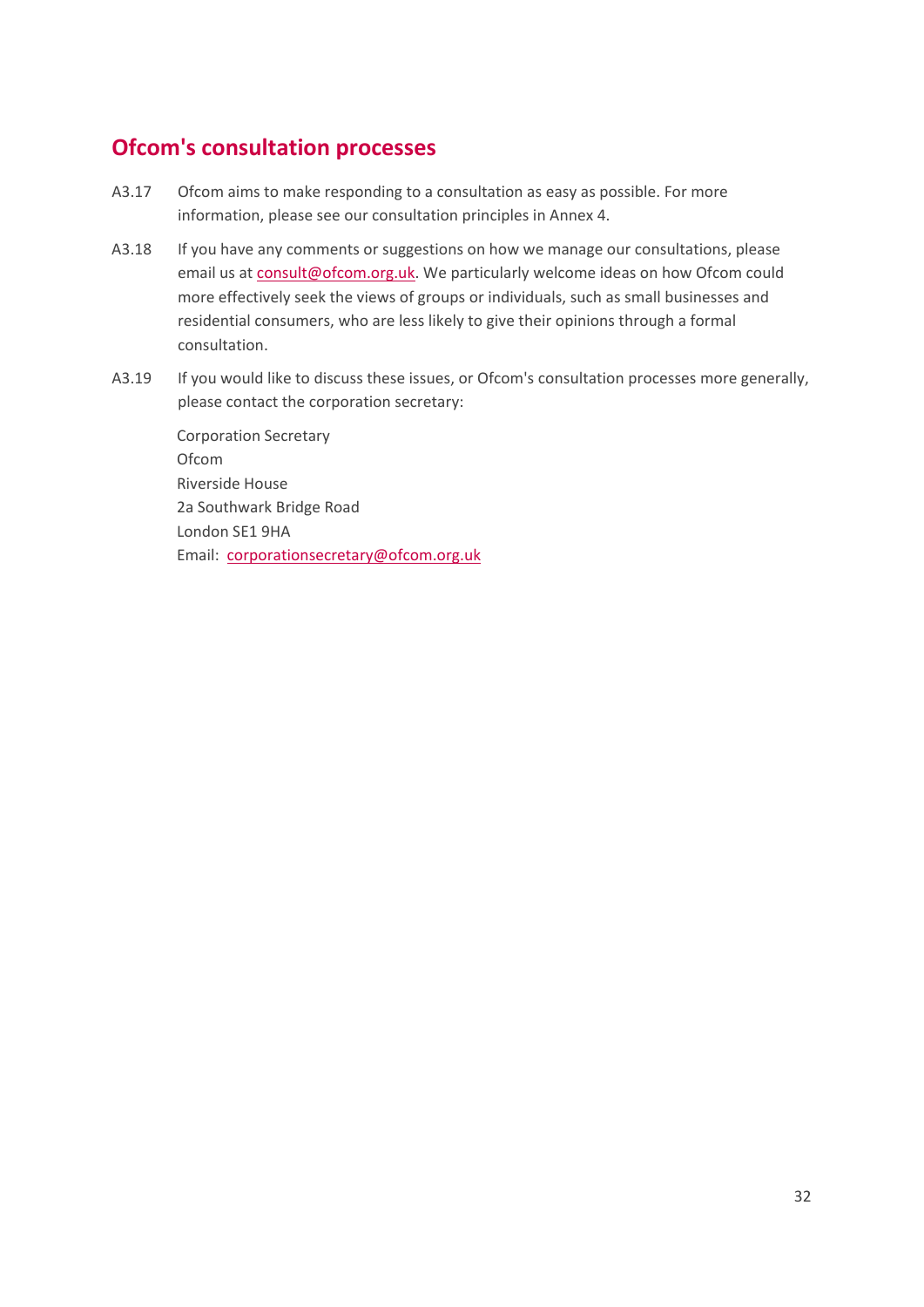# <span id="page-34-0"></span>A4. Ofcom's consultation principles

## **Ofcom has seven principles that it follows for every public written consultation:**

#### **Before the consultation**

A4.1 Wherever possible, we will hold informal talks with people and organisations before announcing a big consultation, to find out whether we are thinking along the right lines. If we do not have enough time to do this, we will hold an open meeting to explain our proposals, shortly after announcing the consultation.

#### **During the consultation**

- A4.2 We will be clear about whom we are consulting, why, on what questions and for how long.
- A4.3 We will make the consultation document as short and simple as possible, with a summary of no more than two pages. We will try to make it as easy as possible for people to give us a written response. If the consultation is complicated, we may provide a short Plain English / Cymraeg Clir guide, to help smaller organisations or individuals who would not otherwise be able to spare the time to share their views.
- A4.4 We will consult for up to ten weeks, depending on the potential impact of our proposals.
- A4.5 A person within Ofcom will be in charge of making sure we follow our own guidelines and aim to reach the largest possible number of people and organisations who may be interested in the outcome of our decisions. Ofcom's Consultation Champion is the main person to contact if you have views on the way we run our consultations.
- A4.6 If we are not able to follow any of these seven principles, we will explain why.

#### **After the consultation**

A4.7 We think it is important that everyone who is interested in an issue can see other people's views, so we usually publish all the responses on our website as soon as we receive them. After the consultation we will make our decisions and publish a statement explaining what we are going to do, and why, showing how respondents' views helped to shape these decisions.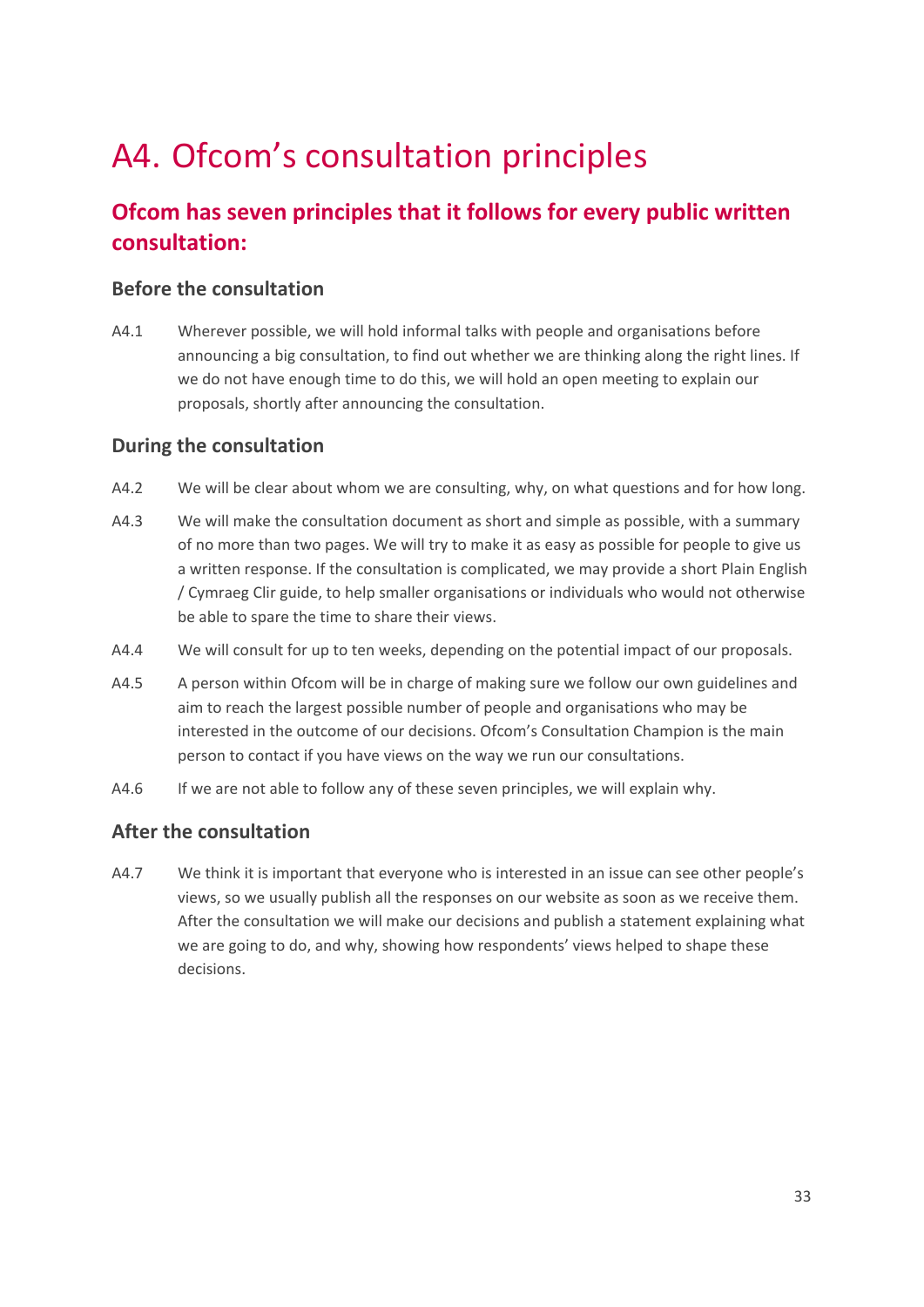# <span id="page-35-0"></span>A5. Consultation coversheet

## **BASIC DETAILS**

Consultation title: To (Ofcom contact): Name of respondent: Representing (self or organisation/s): Address (if not received by email):

## **CONFIDENTIALITY**

Please tick below what part of your response you consider is confidential, giving your reasons why

| Nothing                                     |  |
|---------------------------------------------|--|
| Name/contact details/job title              |  |
| Whole response                              |  |
| Organisation                                |  |
| Part of the response                        |  |
| If there is no separate annex, which parts? |  |

If you want part of your response, your name or your organisation not to be published, can Ofcom still publish a reference to the contents of your response (including, for any confidential parts, a general summary that does not disclose the specific information or enable you to be identified)?

\_\_\_\_\_\_\_\_\_\_\_\_\_\_\_\_\_\_\_\_\_\_\_\_\_\_\_\_\_\_\_\_\_\_\_\_\_\_\_\_\_\_\_\_\_\_\_\_\_\_\_\_\_\_\_\_\_\_\_\_\_\_\_\_\_\_\_\_\_\_\_\_\_\_\_\_\_\_\_\_\_\_

## **DECLARATION**

I confirm that the correspondence supplied with this cover sheet is a formal consultation response that Ofcom can publish. However, in supplying this response, I understand that Ofcom may need to publish all responses, including those which are marked as confidential, in order to meet legal obligations. If I have sent my response by email, Ofcom can disregard any standard e-mail text about not disclosing email contents and attachments.

Ofcom seeks to publish responses on receipt. If your response is non-confidential (in whole or in part), and you would prefer us to publish your response only once the consultation has ended, please tick here.

Name Signed (if hard copy)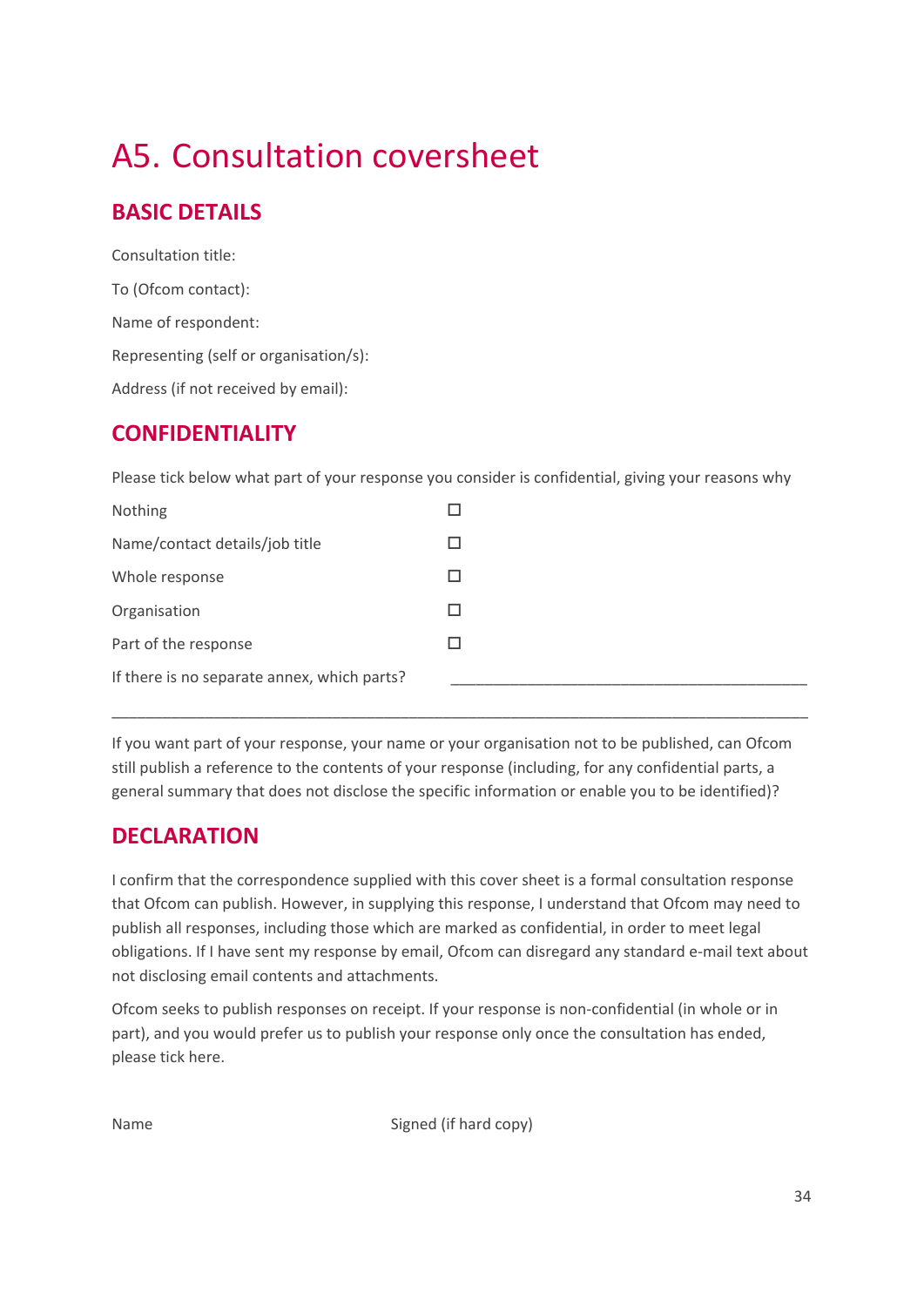# <span id="page-36-0"></span>A6. Consultation questions

The full list of consultation questions is set out here.

- 1. Do you agree with our proposed modification of General Condition C6.6? If not, please give reasons.
- 2. Do you agree with our proposal to bring this modification into force six months after the publication of our statement (which is planned for Autumn 2022)? If not, please provide reasons why a different date would be appropriate.
- 3. Do you agree with the proposed changes to the CLI guidance? Please provide reasons for your response. Please set out your comments on each of the proposed changes separately.
- 4. Do you have any comments on the use of 084 and 087 non-geographic numbers as Presentation Numbers and/or on the impact if the use of 084 and 087 numbers as Presentation Numbers was prohibited in the CLI guidance? Are you aware of any examples of the use of 084 or 087 numbers as Presentation Numbers?